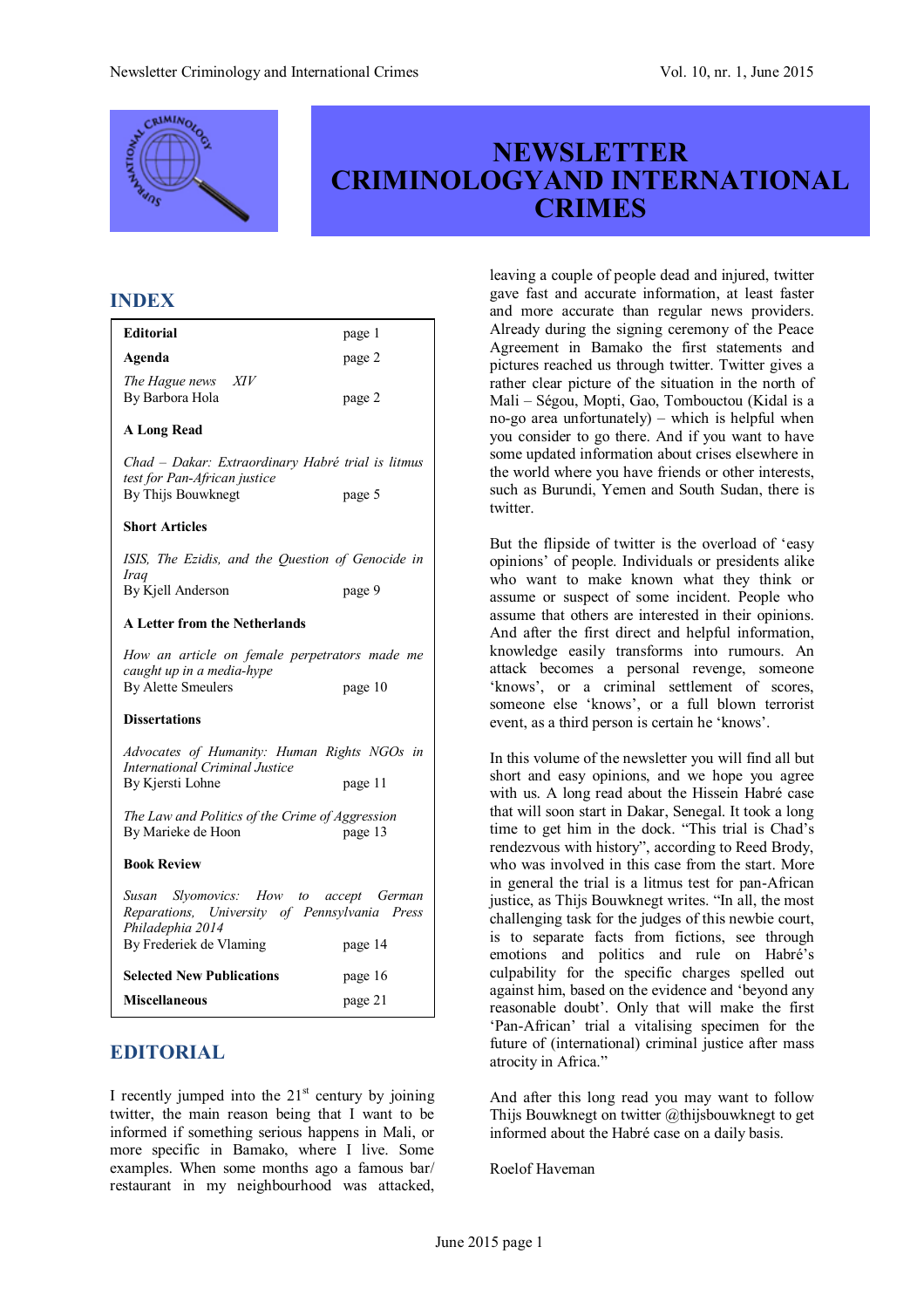# **AGENDA**

**5-9 July 2015 International Symposium of the world society of victimology**, Perth, Australia. Deadline abstracts: 7 March 2015. More information:

[http://www.aic.gov.au/events/aic%20upcoming%20](http://www.aic.gov.au/events/aic upcoming events/2015/wsv.html) [events/2015/wsv.html](http://www.aic.gov.au/events/aic upcoming events/2015/wsv.html)

**8-12 July 2015 International Association of Genocide Scholars (IAGS),** biennial conference, Yerevan, Armenia. Deadline submissions: 23 January 2015. Website: [http://www.genocidescholars.org/news/twelfth](http://www.genocidescholars.org/news/twelfth-meeting-iags-july-8-12-2015-yerevan-armenia)[meeting-iags-july-8-12-2015-yerevan-armenia](http://www.genocidescholars.org/news/twelfth-meeting-iags-july-8-12-2015-yerevan-armenia)

**20-31 July 2015 Aegis Rwanda** short course: Genocide and mass atrocities: actors, causes and responses to violence, Kigali, Rwanda

**2-5 September 2015 European Society of Criminology (ESC) Annual Conference**, in Porto, Portugal. More information: <http://www.eurocrim2015.com/>

**7-9 October 2015 Rwanda Partnering in Global Legal Research Conference**, Kigali, Rwanda. For information send an email to dr. Alphonse Muleefu: [alpfong@yahoo.com](mailto:alpfong@yahoo.com) or: http://www.ur.ac.rw/?q=node/203

**18-21 November 2015: American Society of Criminology (ASC)**, annual meeting, 18-21 November 2014, Washington DC, United States Website: ttps://www.asc41.com/annualmeeting.htm

*If you organize a conference, workshop or symposium related to international crimes, please inform us roelof.haveman@gmail.com and we will make a reference on our website and in the newsletter.*

# **THE HAGUE NEWS XIV**

### **By: Barbora Hola**

As in every issue, this brief summary describes the most recent developments in international criminal justice in the legal capital of the world – the Hague. This time, the period between 1 December 2014 and 31 May 2015 is covered. During these six months, the ICTY and ICTR have finalized some of their last cases and the ICC experienced a rather turbulent period with terminating or suspending two of its pending cases against standing heads of States primarily (and not surprisingly) for a lack of State cooperation. Note: the article contains hyperlinks to supporting documents.

### *1. ICTY*

On 30 January 2015 the ICTY delivered the appeals judgment in its largest case against five senior officials in the Army of Republika Srpska (VRS) for crimes perpetrated by Bosnian Serb soldiers during and after the Srebrenica massacre. *Vujadin Popovic*, a former Chief of Security of the Drina Corps, and *Ljubisa Beara*, a former Chief of Security in the Main Staff of the VRS, were convicted as participants in a joint criminal enterprise (JCE) of genocide, conspiracy to commit genocide, war crimes and crimes against humanity and sentenced to life. *Drago Nikolic*, who used to be a Chief of Security in the VRS Zvornik Brigade, was sentenced to 35 years for aiding and abetting genocide, crimes against humanity and war crimes through his participation in a JCE and *Radivoje Miletic*'s sentence for crimes against humanity and war crimes committed via a JCE was reduced to 18 years (he got 19 years on trial) due to a Trial Chamber's error in accepting as an aggravating factor his use of authority within the VRS. Miletic was at the time of the events a Chief of the Operations and Training Administration of the VRS Main Staff. The last defendant, *Vinko Pandurovic*, a Commander of the Zvornik Brigade, was found guilty of aiding and abetting and as a superior for crimes against humanity and war crimes and sent to prison for 13 years. In dismissing one of his grounds of appeal on aiding and abetting, the Appeals Chamber recalled that under customary law "specific direction" is not an element of this mode of liability (with three judges appending dissenting opinions). The Appeals Chamber modified (reversed but also added) the Trial Chamber's factual and legal findings regarding all defendants (for a commentary regarding the Chamber's argumentation with respect to the JCE and a necessary link to convict high ranking defendants of crimes perpetrated on the ground see [here\)](http://opiniojuris.org/2015/01/30/icty-upholds-genocide-convictions-srebrenica-case/). In addition, appeals judges granted the Prosecution's appeal and convicted Popovic and Beara for conspiracy for genocide. This constitutes the first (final) conviction at the ICTY alleging a conspiracy to commit genocide in Srebrenica at the highest echelons of the Bosnian Serb army.

In April the Appeals Chamber finalized one more Srebrenica-related case with another high-ranking army official. It upheld *Zdravko Tolimir*'s conviction for genocide and his life sentence. During the war in Bosnia, Tolimir was a former Assistant Commander and Chief of the Sector for Intelligence and Security Affairs of the Main Staff of the VRS. The appeals judges confirmed Tolimir's convictions for genocide, conspiracy to commit genocide, extermination, murder, persecutions, and inhumane acts (forcible transfer), on the basis of Tolimir's participation in two JCEs: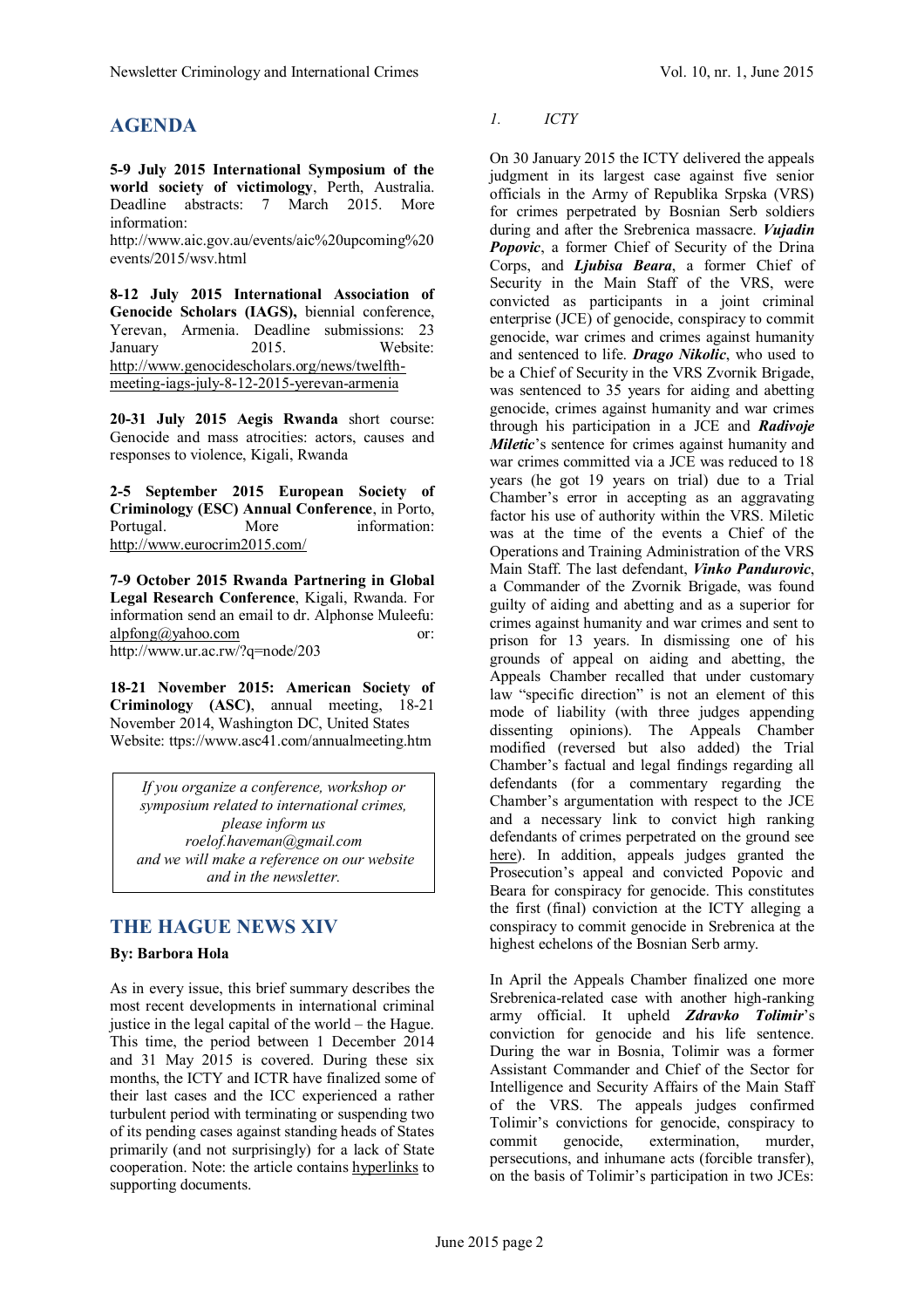(i) to murder the able-bodied men of Srebrenica and Zepa and (ii) to forcibly remove Bosnian Muslims from the same area. Some of Tolimir's convictions were partly reversed.

In total, the ICTY indicted 20 individuals for crimes committed in Srebrenica and Zepa and trials have been completed for 16 of them, while some individuals at the highest political and military posts in Republika Srpska and Serbia during the Bosnian conflict, such as Karadzic, Mladic, Stanisic and Simatovic, are still awaiting their (final) judgments.

#### *2. ICTR*

In December the Appeals Chamber of the Residual Mechanism for International Tribunals delivered its first appeals judgment and partially affirmed convictions against *Augustin Ngirabatware*, a former Minister of Planning in the Rwandan government during the genocide. Ngirabatware's conviction, under the extended form of joint criminal enterprise, of rape as a crime against humanity based on the rape of a Tutsi woman by members of the Interahamwe was reversed on appeal and his original sentence of 35 years was reduced to 30 years imprisonment. The appeals judges affirmed his conviction for incitement to commit genocide based on his speech at one roadblock and instigating and aiding and abetting genocide for his role in distributing weapons and other statements in Nyamyumba commune.

In the only and last case now pending before the ICTR Appeals Chamber against six accused including the first woman convicted of genocide by an international criminal tribunal, *Pauline Nyiramasuhuko*, a former Minister of Family and Women's Development in Rwanda, the ICTR Appeals Chamber heard oral arguments of the parties in April and the appeals judgment is expected to be delivered in November this year.

*3. ICC*

### *Uganda*

Almost ten years after the ICC issued his arrest warrant for crimes against humanity and war crimes, in January this year, **Dominic Ongwen**, a former child soldier who rose in the ranks of the notorious rebel group in Uganda – Lord's Resistance Army  $(LRA)$  – and became one of its commanders, surrendered to the US forces in the Central African Republic and was transferred to the ICC custody. In March, upon the request of the Prosecutor, the confirmation of charges hearing was set to 21 January 2016 in order to give the Prosecutor time to prepare adequately and reinvestigate some of the allegations and contact

witnesses who had been interviewed more than a decade ago, eventually enlarge the factual basis of the case but also fulfil its disclosure obligations. Ongwen's case raises many interesting questions regarding his victim/perpetrator status and a degree of agency and responsibility in such complex cases.

#### *Democratic Republic of Congo*

In February the ICC Appeals Chamber finalized the third case in the ICC's almost 13-year history, and, by majority, confirmed the acquittal of **Ngudjolo Chui**, a former leader of the National Integrationist Front who was in 2012 acquitted on trial of charges relating to his role in the attack on the village of Bogoro in Ituri District in the DRC. The majority dismissed all the Prosecutor's grounds of appeal that concerned the application of 'beyond any reasonable doubt' standard and other evidence assessment-related issues, including allegations of witness tampering. Two judges filed a dissenting opinion and argued that the case should have been re-tried. The acquittal decision was followed by a chain of events, that highlighted yet another problematic issue with the international criminal justice system: the problematic and as of yet unresolved position of the acquitted individuals, who (claim that they) cannot return to their home countries due to risks for their safety. One can only look at the situation of individuals acquitted by the ICTR, who have been for years or even decades "stuck" at the UN paid-for safe house in Tanzania with no legal status and no country to go to. Chui's situation in this sense raises the same problematic issues, with the exception that the Netherlands actually took much more pro-active stance than Tanzania and deported Chui back to the DRC. Immediately after the ICC appeals decision was rendered, Chui was transferred to Schiphol airport by Dutch authorities to be flown back to the DRC. However, after boarding the plane he was taken out of the aircraft pending yet another attempt by his lawyers to prevent his deportation (Chui's first asylum application was rejected by the Netherlands in 2012). Since his acquittal on trial Chui has been claiming that he would be at risk upon return to the DRC given his statements during his trial implicating the DRC government in the attack on Bogoro village. The Dutch authorities, however, have never accepted these allegations and also this time his application for asylum was rejected (for the second time). In May Chui was deported to the DRC. For a detailed commentary on the Chui's asylum claims saga and the role of the ICC therein see [here.](http://opiniojuris.org/2015/05/15/guest-post-the-end-of-the-road-for-ngudjolo-and-the-stacked-odds-against-icc-acquitted/)

In the case against **Bosco Ntaganda**, Trial Chamber VI postponed the opening of the trial originally set to start in June. The trial against Ntaganda is now to begin in the second or third week of July with the exact date to be announced in a due course. In an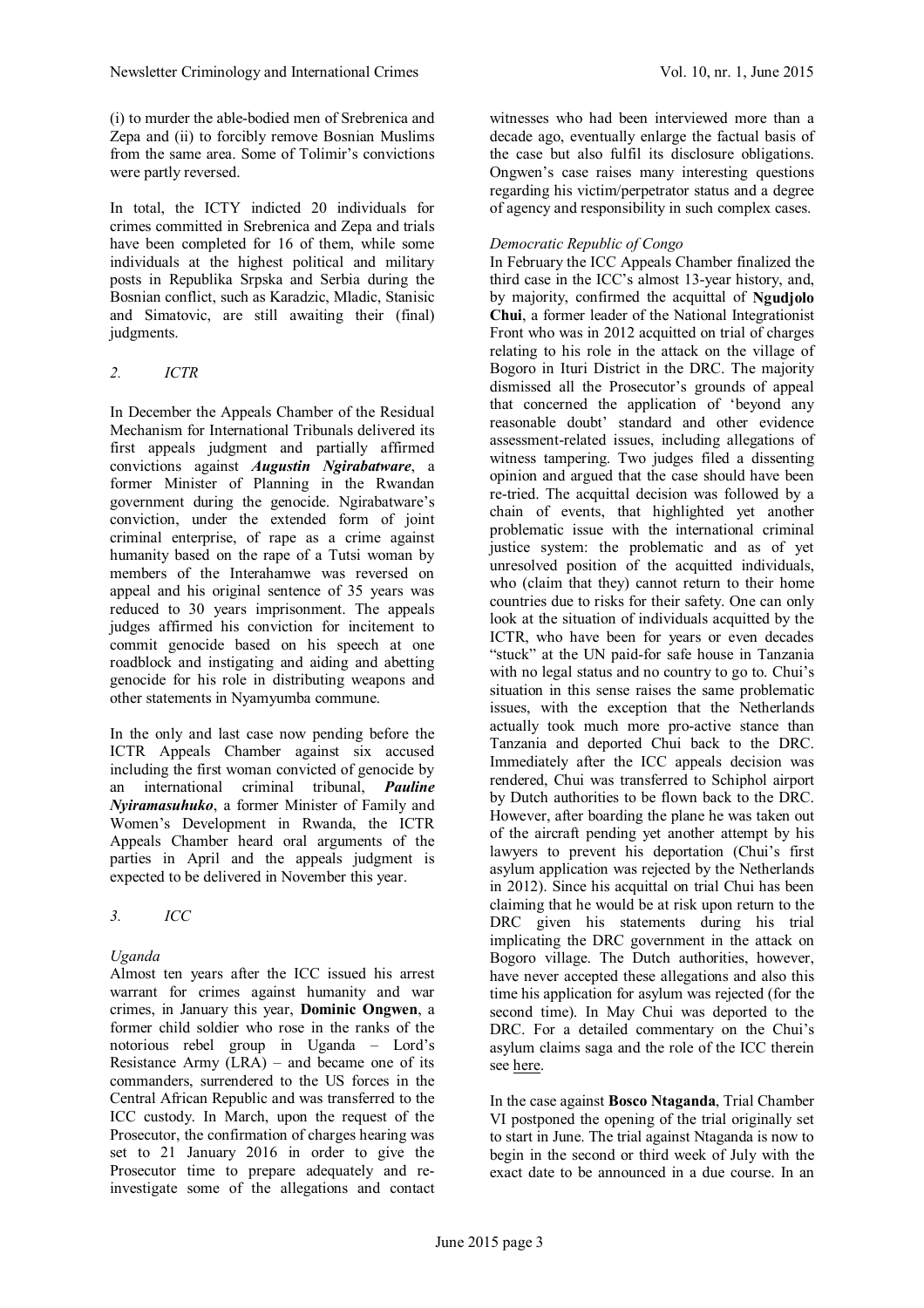unprecedented move, the Chamber recommended that it would be in "the interest of justice" to hold the opening statements in Bunia, the DRC, and thus bring "international criminal justice" closer to the affected communities. Currently the ICC Presidency is holding consultation with the authorities of the DRC as to practical feasibility of the recommendation and the decision, whether indeed Ntaganda is going to hear the opening statements of his trial back in Congo, has not been made public yet.

In March 2015, the ICC Appeals Chamber in the **Lubanga** case issued a decision amending the victims' reparations order delivered on trial in August 2012. In its decision the Appeals Chamber outlined principles and minimum elements required of a reparation order emphasizing the principles of fairness and equality in awarding reparations. According to the appeals judges reparation programmes should be based on gender-inclusive approach and include reintegration measures, together with general rehabilitation and practical measures such as housing, education and training, for former child soldiers to address their victimisation, discrimination and stigmatisation. Given the number of victims of Lubanga's crimes, the Trial Chamber did not err in awarding reparations exclusively on a collective basis. All victims, irrespective of their participation in trial or the fact whether they filed an individual request for reparations, together with members of their communities and families, should be able to take part in reparation programmes (if they meet criteria of eligibility). The Trust Fund for Victims should submit the draft implementation plan for collective reparation awards to trial judges in no more than 6 month also implementing consultations regarding the design and nature of collective reparations conducted with victims, who participated at trial and filed individual requests for reparations. The plan should also include a budget estimate that would be necessary to remedy the harm caused by crimes committed by Lubanga. Since Lubanga was not convicted of crimes of sexual violence, the harm suffered by victims of sexual violence should not be included in this monetary amount (as correctly argued by the Trial Chamber). In addition, the Appeals Chamber reasoned that the trial judges erred in not making Lubanga personally liable for the collective reparations (due to his indigence) and argued that the personal liability of the convicted individual should be established in the order. If a convict is unable to finance the implementation of the order, the Trust Fund for Victims could use its resources and claim it back from the defendant at a later stage. For a discussion on the effectiveness and appropriateness of collective reparations measures in the context of DRC contextseehe[re.](http://justiceinconflict.org/2015/04/24/repairing-and-reparations-buying-victims-silence-in-the-drc/)

#### *Republic of Kenya*

As reported in the last issue, the Prosecutor in the case against *Uhuru Kenyatta* asked judges to indefinitely adjourn the case. Judges, however, were not willing to further adjourn the trial and in December 2014 the OTP thus decided to terminate the case against the Kenyan President. The Prosecutor withdrew the charges against Kenyatta due to a lack of evidence, in particular death or intimidation of several witnesses, a change of crucial elements of testimonies of some key witnesses and non-cooperation of the Kenyan government. The Prosecutor in her statement, however, emphasised a possibility of reopening of the case, should additional evidence occur. In March 2015 the Trial Chamber V(B) terminated the proceedings against Kenyatta. The Kenyatta proceedings clearly demonstrate the extreme difficulties and sensitivity of trying to prosecute a sitting head of state at the ICC. Similarly, two weeks after announcing the withdrawal of charges against Kenyatta, the Prosecutor "shelved" the investigations against the second president in office in the Darfur situation.

#### *Darfur, Sudan*

In December 2014 the ICC prosecutor has informed the UN Security Council that she will not conduct any further investigations in the Darfur situation and put (also) the case against the Sudanese sitting head of state, *Omar Al Bashir*, "on hold". The reason for this decision, as presented by Bensouda, is the Council's own failure to act on securing the arrest of the suspects, a lack of States cooperation and generally unfavourable political situation to conduct an effective investigation.

### *Central African Republic*

At the end of May Trial Chamber VII set the date for the opening of the trial in the case concerning offenses against the administration of justice allegedly committed during the trial of Bemba by **Jean Pierre Bemba** himself and four co-accused: **Aimé Kilolo Musamba, Jean-Jacques Mangenda Kabongo, Fidèle Babala Wandu** and **Narcisse Arido***.* The trial is to open on 29 September 2015. The offences they are charged with include corruptly influencing witnesses by giving them money and instructions to provide false testimony, presenting false evidence and giving false testimony in the courtroom.

### *Côte d'Ivoire*

On 11 December 2014, Pre-Trial Chamber I confirmed four charges of crimes against humanity against *Charles Blé Goudé*, the third ICC suspect in the situation in Côte d'Ivoire next to the former President Gbagbo and his wife Simone. According to the ICC press release "[t]he Chamber thoroughly examined all the evidence submitted to it by the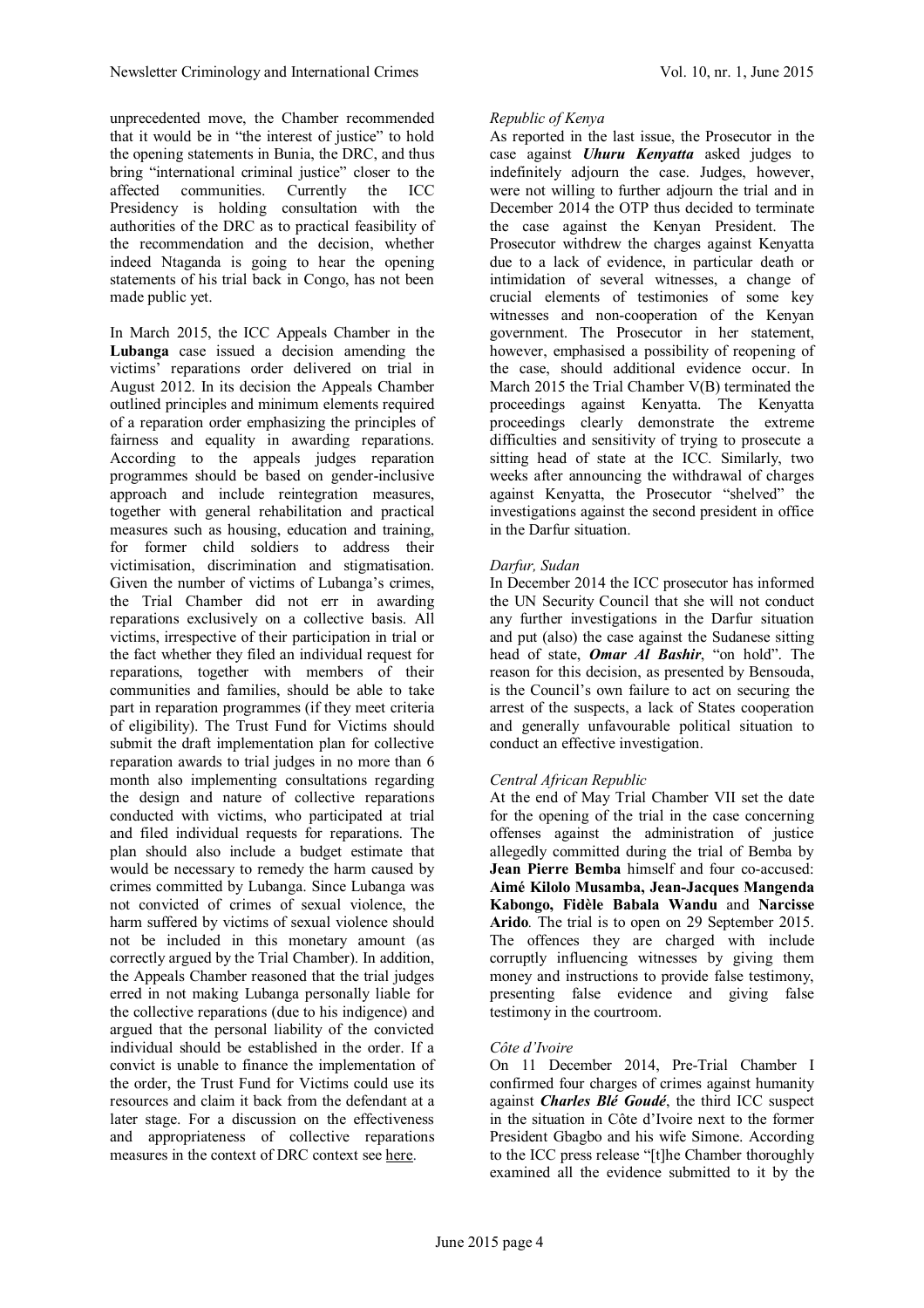parties, which included more than 40,000 pages of documentary evidence, including statements by 134 witnesses, and more than 1200 items of audio and video material" and committed Goudé to trial on charges of murder, rape, other inhuman acts (or alternatively attempted murder) and persecution committed in Abidjan between 16 December 2010 and on or around 12 April 2011. In March 2015 upon the request of the Prosecutor the case against Ble Goudé was joined with the case against *Laurent Gbagbo* "in order to ensure the efficacy and expeditiousness of the proceedings" as the charges against both accused stem from the same incidents involving the same direct perpetrators who targeted supporters of Ouattara and the Prosecutor relies on largely similar evidence. The trial of Gbagbo was originally set to start in July but given this development the starting date was postponed to 10 November 2015.

In the case against Gbagbo's wife Simone Pre-Trial Chamber I rejected the challenge to the admissibility of her case lodged by Côte d'Ivoire and requested Simone's surrender in December 2014. The Chamber noted that Ivorian authorities "were not taking tangible, concrete and progressive steps" to investigate and prosecute whether **Simone Gbagbo** is responsible for the same conduct that is alleged in the case before the ICC. Meanwhile in March Simone was convicted by domestic courts in Côte d'Ivoire of among others "disturbing peace, forming and organizing criminal gangs and undermining state security" for her conduct during the post-election crisis in 2011 and sentenced to 20 years imprisonment. On 27 May 2015 the Appeals Chamber, however, confirmed the admissibility decision of the Pre-Trial Chamber. With respect to the nature of the crimes Gbagbo was prosecuted for domestically, i.e. economic crimes and crimes against the State, the Appeals Chamber concluded that "it was not unreasonable for the Chamber to find this conduct to be of a different nature to Ms Simone Gbagbo's conduct, as alleged before the ICC, in relation to the crimes against humanity of murder, rape and other forms of sexual violence, persecution and other inhumane acts". This complementarity struggle illustrates the strict and some would argue very formalistic interpretation of "the substantially same conduct test" underlying the ICC application of complementarity principle.

#### *Palestine*

On 1 April Palestine became the 123<sup>rd</sup> State to ratify the Rome Statute and become a member of "the ICC system of justice". In January, the ICC was mandated by a unilateral declaration of Palestine to have a jurisdiction over crimes committed since 13 June 2014 and the Prosecutor announced that she is opening a preliminary examination into the situation of Palestine. As

reported in one of the previous issues, Palestine already in 2009 attempted to trigger the Court's jurisdiction regarding crimes allegedly committed during the Operation Cast Lead in Gaza. However, back in the time the Prosecutor rejected to act upon the request arguing that Palestine does not constitute "a State" under the Rome Statute. In between, Palestine acquired a non-member observer State status at the UN (upgraded from non-State observer) The Palestinian accession to the ICC Statute met with opposition of many powerful states, such asthe [USA](https://congress.gov/113/bills/hr83/BILLS-113hr83enr.pdf)or [Israel,](http://www.ft.com/cms/s/0/20797ecc-bdae-11e4-8cf3-00144feab7de.html?siteedition=uk#axzz3bEszN4lC) reignited the old "peace versus justice" discussion and sparked attention of many commentators. For an insightful symposium on the effects of the ICC membership on Israeli-Palestinian conflict seehe[re.](http://justiceinconflict.org/2015/03/31/palestine-and-the-international-criminal-court-a-symposium/)

*All articles are welcome. Please send your contribution to one of the editors (addresses at the bottom of the newsletter)*

# **A LONG READ**

#### **Chad – Dakar: Extraordinary Habré trial is litmus test for Pan-African justice By Thijs Bouwknegt**

*Note: the article contains hyperlinks to supporting documents.*

From 20 July onwards, Chad's previous despot, Hissène Habré, will be in the dock on charges of crimes against humanity, torture and war crimes before the Extraordinary African Chambers([EAC](http://www.chambresafricaines.org/index.php)) in the Senegalese court system. His trial will be Africa's first to proceed to trial under the guise of universal jurisdiction – the principle that international crimes have no borders. Its decisive start signals a judicial *rendez-vous* with the ghosts of Chad's brutal past and will bring to a close a protracted legal drama, meandering through a myriad of jurisdictions. Next to being a catalysing forum for witness testimony, the Habré trial will above all be a litmus test for 'Pan-African' justice.

#### *Glacial venture*

"Je ne reconnais pas les faits qui me sont reprochés. Je n'ai jamais commis de tels actes." A scarce verse of renunciation was the single [utterance](http://www.hrw.org/legacy/french/themes/habre-inculpation.html) Hissein (also spelled Hissène) Habré wished to share with his litigant, Demba Kandji. It was late afternoon, 3 February 2000. In a courtroom in Dakar's Regional Court, the Senegalese Investigating Judge had just charged Habré as an accessory to torture and crimes against humanity and placed him under virtual house arrest. Hopes for justice were rising among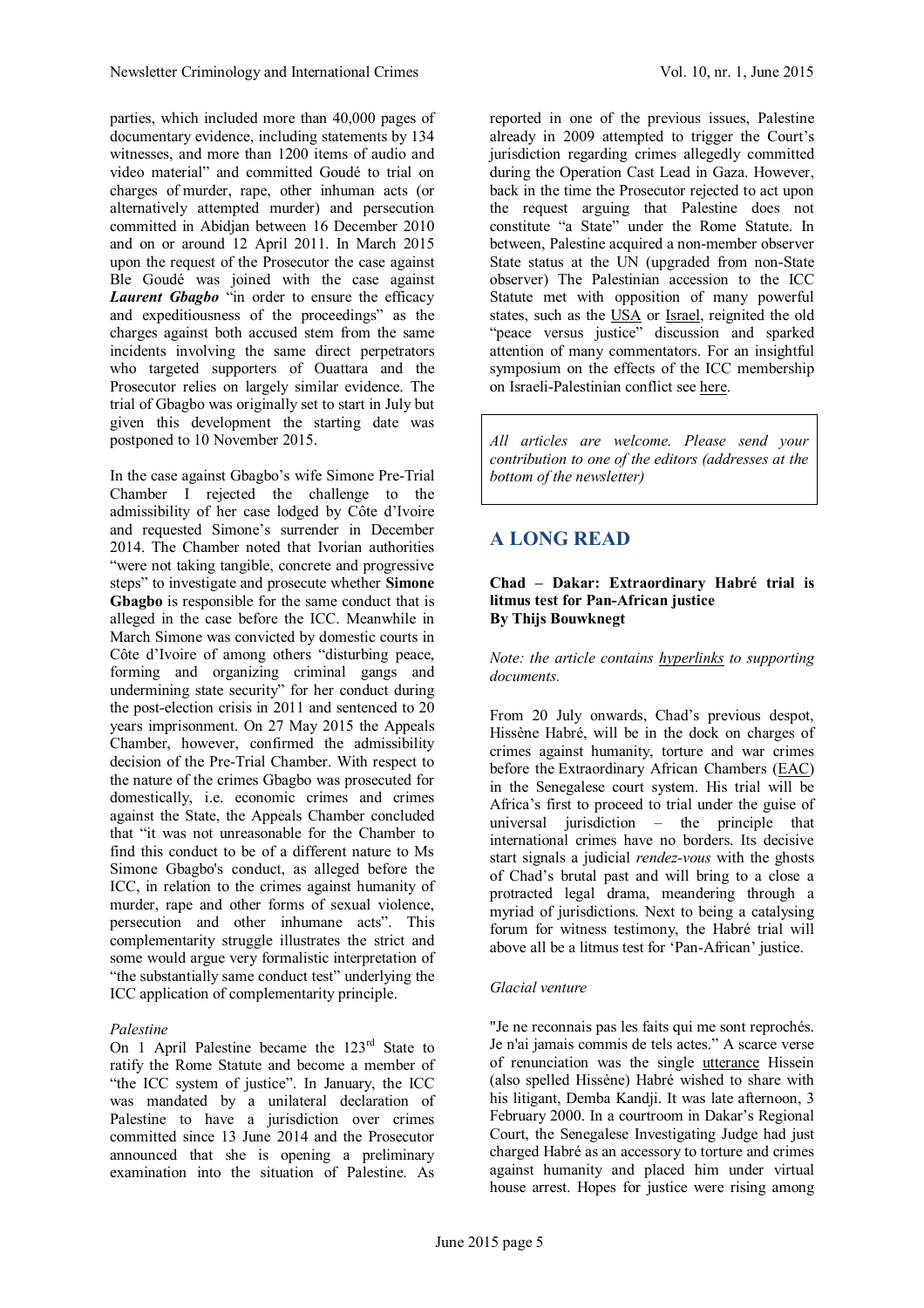seven Chadians who – in the days before – had testified before Kandji about political killings, torment, disappearances and arbitrary arrests under their former President's repressive rule. Kandji had moved fast, fearing Habré's flight. The Senegalese magistrate had summoned the survivors to recount their plights during two days of closed-door hearings. Only two days after the Chadians, supported by international human rights groups, had filed a criminal complaint against Habré for his "barbarous acts". Finally, hearings for historic atrocity seemed to set on the horizon. But attaining universal justice for old crimes is a glacial venture. It demands uncompromising determination, a long and deep breath. But above all, it requires endless patience: another fifteen-and-a-half years in the case of Habré.

Timing and venue had appeared to be perfect to pursue the "Desert Fox" into the legal hole. A spirit of international justice filled the air in the late 1990s. Balkan war criminals and Rwandan *génocidaires* were being served judgements at the UN's *ad hoc* tribunals (ICTY & ICTR) in The Hague and Arusha. In Rome, in July 1998, 120 states endorsed the conception of the International Criminal Court (ICC), the world's first permanent court to pursue supposed criminals against humanity. Only a couple of months later, in London Bridge Hospital, the former Chilean martinet Augusto Pinochet Ugarte was detained, based on a Spanish arrest warrant listing 95 counts of torture. Senegal seemed an arena of imminent opportunity. The West African nation had championed in subscribing to international law and human rights treaties. In February 1999, Dakar was the debutant state to ratify the *Rome Statute*. Back in 1985 it was among the first countries to sign the UN's Convention Against Torture, well ahead of a clique of western establishments. There was no better place to test the waters of universal jurisdiction than coastal Senegal. Its guinea pig was the exiled Habré, who lived in Dakar since 1990, owning two mansions in the Ouakam and Mamelles neighbourhoods.

But the tide was ebbing. Politics eroded justice and Habré, who was soon dubbed ["Africa's Pinochet"](http://www.nesl.edu/userfiles/file/lawreview/vol32/2/brody.pdf), was manoeuvred back into luxurious impunity, just like the Chilean General. The gruesome victims' testimonies about torture in Habré's secret prisons – including "Arbatachar", in which a prisoner's arms and legs were tied together behind the back – and how they had been forced to dig mass graves to bury Habré's opponents, rapidly eclipsed during Senegal's hotly contested elections. While the zealous Kandji had started hearing further witnesses and was anticipating to amass more testimony and evidence in Chad, Dakar's appeals panels ruled out jurisdiction over the more than a decade old crimes,

perpetrated roughly 4.500 kilometres away. A month later, Abdoulaye Wade, took office as Senegal's new President. But one of his closest judicial advisors was Madické Niang, who also happened to be Habré's lawyer. In June, Judge Demba Kandji was detached from the Habré investigation, followed by further dubious reshufflings in the judiciary. Flexibly framed legal reasoning shipwrecked the case at Senegal's highest court, the *Cour de Cassation*, on 20 March 2001. Habré's prosecution in Senegal was played out: his tormenting phantoms were chased out of the courtrooms and footnoted into the annals history.

#### *Itinerary into Chad's gloomy past.*

Current President Idriss Déby Itno unseated Habré in December 1990, ending an eight-year saga of state repression, political assassinations, ethnic strife and deadly persecution of southerners, Chadian Arabs, the Hadjerai and the Zaghawa. Three hundred political prisoners were reportedly assassinated before Habré escaped to Senegal, via Cameroon, reportedly with his bags filled with the former French colony's entire treasury. In return he left behind a catalogue of horror with its traces registered in his own secret archives of tyranny. Human Rights Watch (HRW) advocates rediscovered them in 2001. Strewn on the timeworn floors at the former headquarters of the *Direction de la Documentation et de la Sécurité* (DDS) lay some 49.000 documents including old magazines, photographs, radio transcripts and official state files and memoranda. Among the records of Habré's dreaded Gestapo-like secret police service were also prisoner lists, arrest and interrogation reports, death certificates and spying reports – a virtual itinerary into Chad's gloomy past. Puzzled together, they knit the threads of clandestine prisons and torture cells that were the tapestry of Habré's police state, including its emblematic *Piscine*; an old colonial swimming pool transformed into an oubliette holding 10 cells, right next door to the USAID office in central N'Djamena.

As the doors of these torture chambers swung open after Habrés's ousting in 1990, hundreds of political prisoners were freed; the Piscine and other buildings were left abandoned. Thirteen months later, after some hasty reconstruction work, prosecutor Mohamat Hassan Abakar set up office in the loathsome DDS main offices. His truth commission *avant la lettre* was to investigate "crimes and misappropriations" by Habré and his inner circles. Abakar's investigators stumbled upon the detailed reports of executions, destruction of villages and a massacre in the DDS files. And over the next 17 months, they exhumed three mass gravesites and collected 1726 witness statements of former detainees, victims' relatives, prisoners of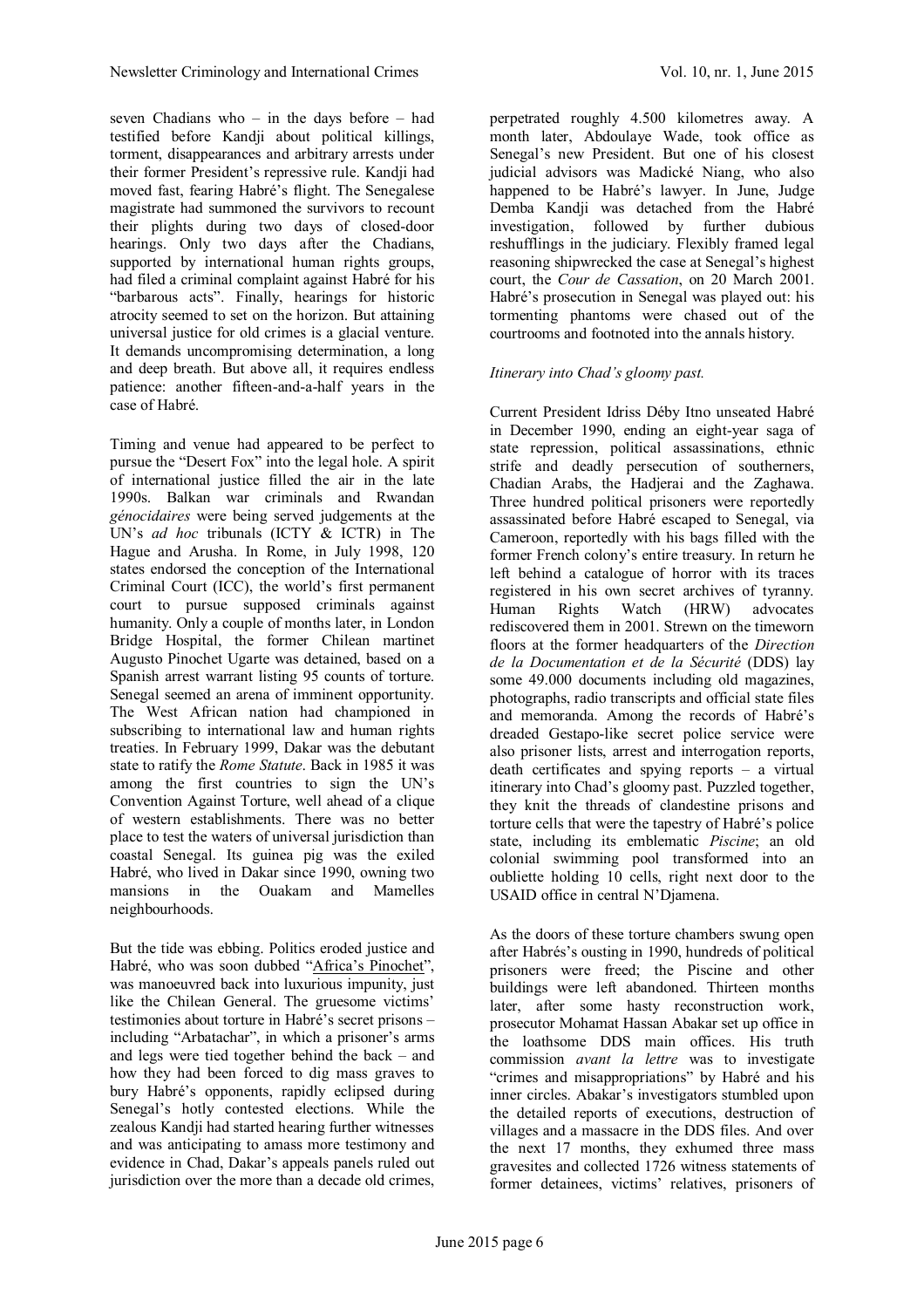war, DDS agents and senior officials. From these sources, the commission counted some 54.000 detainees in Habré's prisons and 3.806 people dead. It loosely extrapolated that the total casualty number of what it regarded a 'veritable genocide' and crimes against humanity between 1982 and 1990 could reach up to 40.000 deaths. Besides naming the 14 most notorious torturers and publishing their pictures, the Commission of Inquiry revealedinits [report](http://www.usip.org/sites/default/files/file/resources/collections/commissions/Chad-Report.pdf) that the United States of America (USA) was the principal supplier of financial, military and technical aid to the DDS and Habré, maintaining an anti-terrorist bulwark against Libya's Muammar Gaddafi. But Deby's government – of which many officials and the president himself were involved in Habré's misdeeds – did not pursue any justice and even locked away the truth commission's records.

#### *Universal jurisdiction*

The solid truth commission account, alongside a report by a French medical team, which treated 581 torture victims in the mid-1980s, composed the documentary core of what became the first step in whathas been portrayed by [observers](http://www.france24.com/en/20110711-justice-hissene-habre-african-legal-soap-opera-chad-senegal) as an "interminable political and legal soap opera – one that requires tabulated chronologies to navigate the labyrinths of international law," starting in Judge Demba Kandji's Senegalese chamber. It was supported by the invaluable witness testimonies treasured by one of the plaintiffs, Souleymane Guengueng. Walking out of prison in December 1990, the former accountant became a free man but looked like a skeleton([on his own account](http://www.hrw.org/news/2012/03/19/victims-violence-chad-our-last-chance-justice)), shattered by his own distressed three-year captivity and witnessing hundreds fellow inmates perish from brutality, ill-treatment and malady. Throughout his imprisonment he swore to himself to fight for justice. In the immediate years following Habré's downfall he accrued 792 witness accounts from fellow survivors. The accounts, which he hid underneath his mud-brick house for years, detailed 97 political killings, 142 cases of torture, 100 "disappearances" and 736 arbitrary arrests, most carried out by the DDS. But Guengueng's optimism for justice in Senegal was short-lived. Nevertheless his perseverance outlasted despair. A little more than a year after the case was dropped, Guengueng was back in his old jails, exhibiting them for a Belgian judge.

From the early 2000's, civil complaints about serious human rights abuses had been piling up in the offices of a special investigative unit at the *arrondissement judiciaire Bruxelles*. Belgium's 1993 broad but internationally controversial universal jurisdiction law – or the genocide law in local parlance – permitted judges to look into allegations of international crimes outside of its

borders. The list quickly swelled: Rwanda, Israel, Palestine, Burma, China, Cambodia, Guatemala, Congo (Brazzaville), Iran, Chile, Cuba, Iraq, Côte d'Ivoire, Central African Republic, Mauretania. Brussels became pivotal in the Habré case. Daniel Fransen, one of the investigating magistrates, received a first complaint late November 2000, filed by a Belgian citizen of Chadian descent. Two dozen comparable civil-party applications followed in the subsequent months. Fransen found that the acts complained of – extermination, torture, persecution and enforced disappearances – could be characterised as "crimes against humanity" and travelled with a prosecutor, four police officers and a court clerk to Chad on 26 February 2001. Armed with computers, camcorders, camera's and police equipment, he met with the 54-year old Guengueng and other witnesses who had lined up for hours to tell their stories. They took the Belgian team to their old prisons, gravesites and to the DDS archives. On returning on 8 March, Fransen took the copies of Habré's political police, received the disclosed truth commission dossiers and compiled 27 binder files of evidence.

After a four-and-a-half-year review of the material, Judge Fransen issued an international arrest warrant *in absentia* for Habré in September 2005. He charged the former President as the perpetrator or co-perpetrator of "serious violations of international humanitarian law, torture, genocide, crimes against humanity and war crimes." But instead of extraditing Habré, Senegal set in motion a further legal rollercoaster. President Wade took the matter into his own hands and addressed it to the African Union (AU), which after mounting pressure from the European Union and a ruling by the UN Committee against Torture requested Senegal to prosecute Habré "on behalf of Africa." From 2007, Dakar grudgingly prepared for trial, reconfiguring its laws, lobbying with donors, amending the constitution and reviewing fourteen new victim complaints. So the wheels of justice were grinding, but the political will was against the grain, still. A surprise judgement emerged in Chad in August 2008: Chad convicted and sentenced Habré to death *in absentia* for allegedly helping Sudanese-backed rebels, who tried to overthrow Déby in 2008. Senegal's Justice Minister – who was closely connected to Habré's defence – was quick to state that with this judgement he can no longer be tried in any other jurisdiction.

#### *Extraordinary – 'Pan-African' justice*

Frustrated by Wade's covert and overt endeavours to thwart or derail a prosecution of Habré, Belgium in 2009 sought an order from the UN's highest tribunal – the International Court of Justice  $(\overline{ICJ})$  – to order Senegal to try Habré or to extradite him,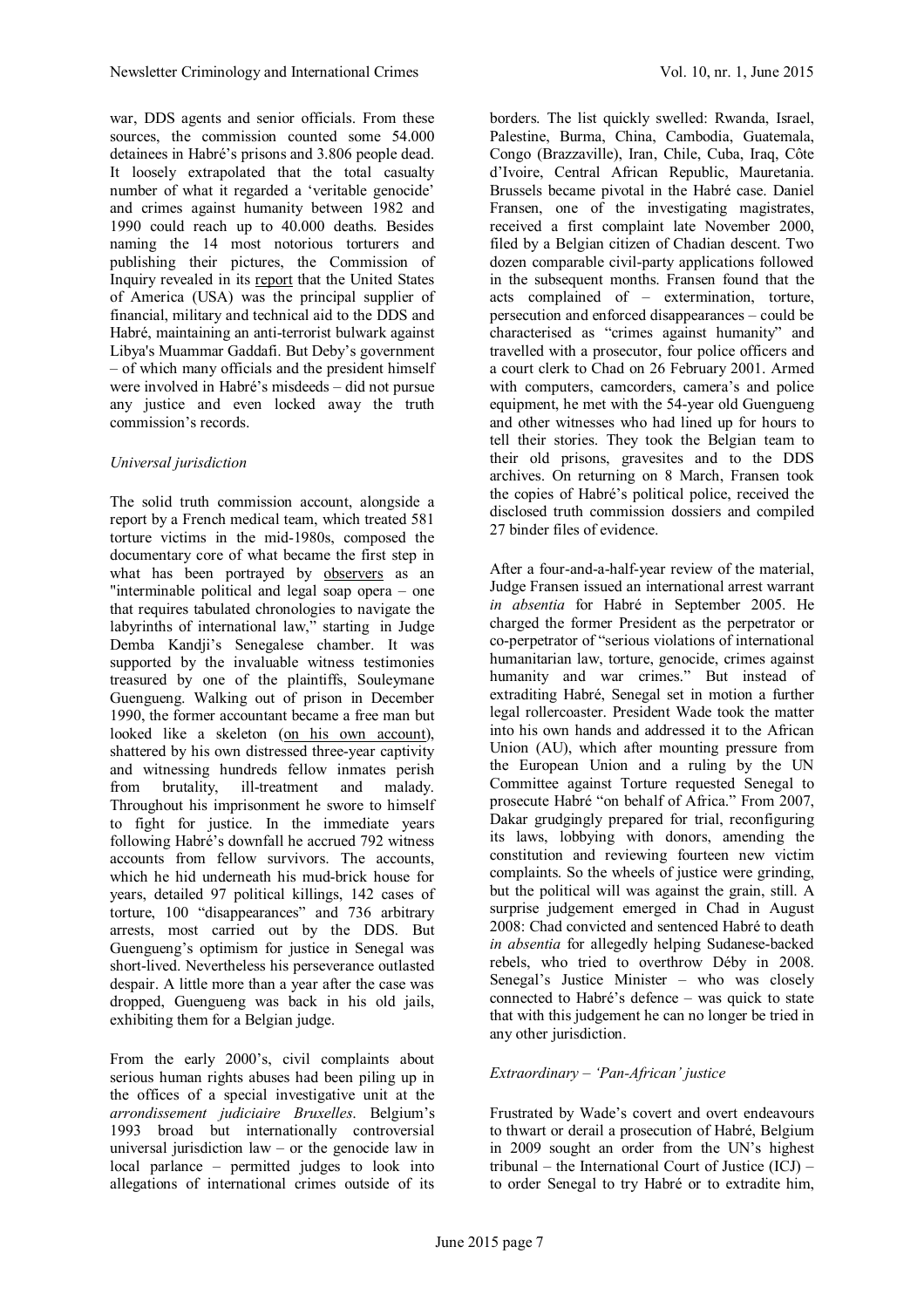based on Fransen's warrant. The chorus of pressure was then joined by yet another court, a year later. This time the Court of Justice of the Economic Community of West African States (ECOWAS) ruled that Habré should be tried before a "special *ad hoc* procedure of an international character." In response, the African Union proposed a plan for special chambers within the Senegalese justice system with some foreign judges on the bench. But again, Wade's administration ruled out holding Habré's trial in Senegal. When Macky Sall was elected president in 2012, however, the table was turned and progress towards a trial snowballed. Sall quickly answered to the ICJ's instruction to prosecute Habré "without further delay" if it did not extradite him; within half a year,he [agreed](http://www.chambresafricaines.org/pdf/Accord UA-Senegal Chambres africaines extra Aout 2012.pdf) with the AU to set up the Extraordinary African Chambers (EAC) in August 2012.

Similar to the ICC, the international criminal tribunals and countries with broad universal jurisdiction laws, the extraordinary chambers have jurisdiction over the international crimes of genocide, crimes against humanity, war crimes and torture. Its temporal focus is historic and covers the exact period of Habré's rule – stretching between 7 June 1982 and 1 December 1990 – while its geographical scope is limited to Chad. Inaugurated in February 2013 and structured within the existing Senegalese court system, the EAC have four levels: an Investigative Chamber with four Senegalese investigative judges, an Indicting Chamber of three Senegalese judges, a Trial Chamber and an Appeals Chamber. The Trial Chamber and the Appeals Chamber each have two Senegalese judges and a president from another African country. Mbacké Fall was appointed Prosecutor. On Mbacke's request, Habré – alongside 5 other Chadians – was indicted on 2 July 2013. The former president was put in pre-trial detention while the court issued international arrest warrants for the others.

Investigations were launched immediately. Belgium transmitted its binders to Dakar and the judges took copies of the DDS files that HRW unveiled in 2001. They were a springboard from where the investigative judges commenced their thorough 19 month inquiry, including four 'rogatory' missions to Chad. Mohamat Hassan Abakar, the truth commissions' president, was one of the first witnesses interviewed. His statement adds up to the 2500 testimonies that were gathered from a range of Chadians: direct and indirect victims and key witnesses, including former officials of the Habré government. A notorious DDS agent, Bandjim Bandoum, testified for two days in France in early 2014. Experts were appointed to conduct data analysis, decipher Habré's handwriting on communications, detail the historical context of his rule and outline the functioning and command

structure of the military. On the ground, the Argentine Forensic Anthropology Team carried out exhumations at mass grave sites, locating and uncovering bodies of people killed in massacres. Altogether, the fact-finding judges found they had sufficient evidence for Habré to face charges of crimes against humanity and torture as a member of a "joint criminal enterprise" and of war crimes on the basis of his superior responsibility. Specifically, in a detailed 196-page [indictment,](http://www.chambresafricaines.org/pdf/OrdonnanceRenvoi_CAE_13022015.pdf) Habré was charged with: (1) the systematic practice of murder, summary executions, kidnapping followed by enforced disappearance and torture, amounting to crimes against humanity, against the Hadjerai and Zaghawa ethnic groups, the people of southern Chad and political opponents; (2) torture; and (3) the war crimes of murder, torture, unlawful transfer and unlawful confinement, and violence to life and physical well-being.

Habré's co-accused - Saleh Younous, Guihini Korei, Abakar Torbo, Mahamat Djibrine, and Zakaria Berdei – remain outside the reach of the EAC. In March this year, Younous and Djibrine, alongside 18 other former Habré-era officials, were [convicted](http://www.hrw.org/sites/default/files/related_material/Extrait de l%27arr%C3%AAt de la Cour criminelle de N%27Djam%C3%A9na %2825 mars 2015%29_0.pdf) in Chad on charges of murder, torture, kidnapping and arbitrary detention, based on complaints filed by victims. Berdei is also believed to be in Chad, though he is not in custody. Torbo and Korei's whereabouts are currently unknown. Habré will thus stand trial alone. Contrasting the years that it took to bring him to the dock, the trial, which will be publicly broadcasted in Senegal and Chad, will be relatively short; it is scheduled to be finalised in seven months, including writing and delivering a judgement. Presiding judge Bgerdao Gustave Kam from Burkina Faso (who formerly worked at the ICTR) and his two Senegalese colleagues – Amady Diouf and Moustapha Ba – will spend extensive time examining the 100 witnesses who are lined up to testify in Dakar.

### *Rendez-vous with history*

Victims, who have spearheaded and lobbied for Habré's prosecution from the start, will be represented by their lawyers, but only a small number will have a forum to relate their traumatic experiences. "I want to look Hissène Habré in the face and ask him why I was kept rotting in jail for three years, why my friends were tortured and killed," [said](http://www.hrw.org/news/2015/05/13/senegal-hissene-habre-trial-begin-july-20) Souleymane Guengueng. Jacqueline Moudeina, a Chadian civil parties lawyer, who has been spearheading the victims' case against Habré since 2000, [wrote](http://africasacountry.com/what-former-chadian-dictator-hissene-habres-trial-next-month-senegal-means-to-his-victims/) that when she found herself facing Habré, alongside two victims and in front of the investigating magistrates for a confrontational hearing during the investigations, she "took full measure of my role as giving a voice to these innumerable people who do not have one."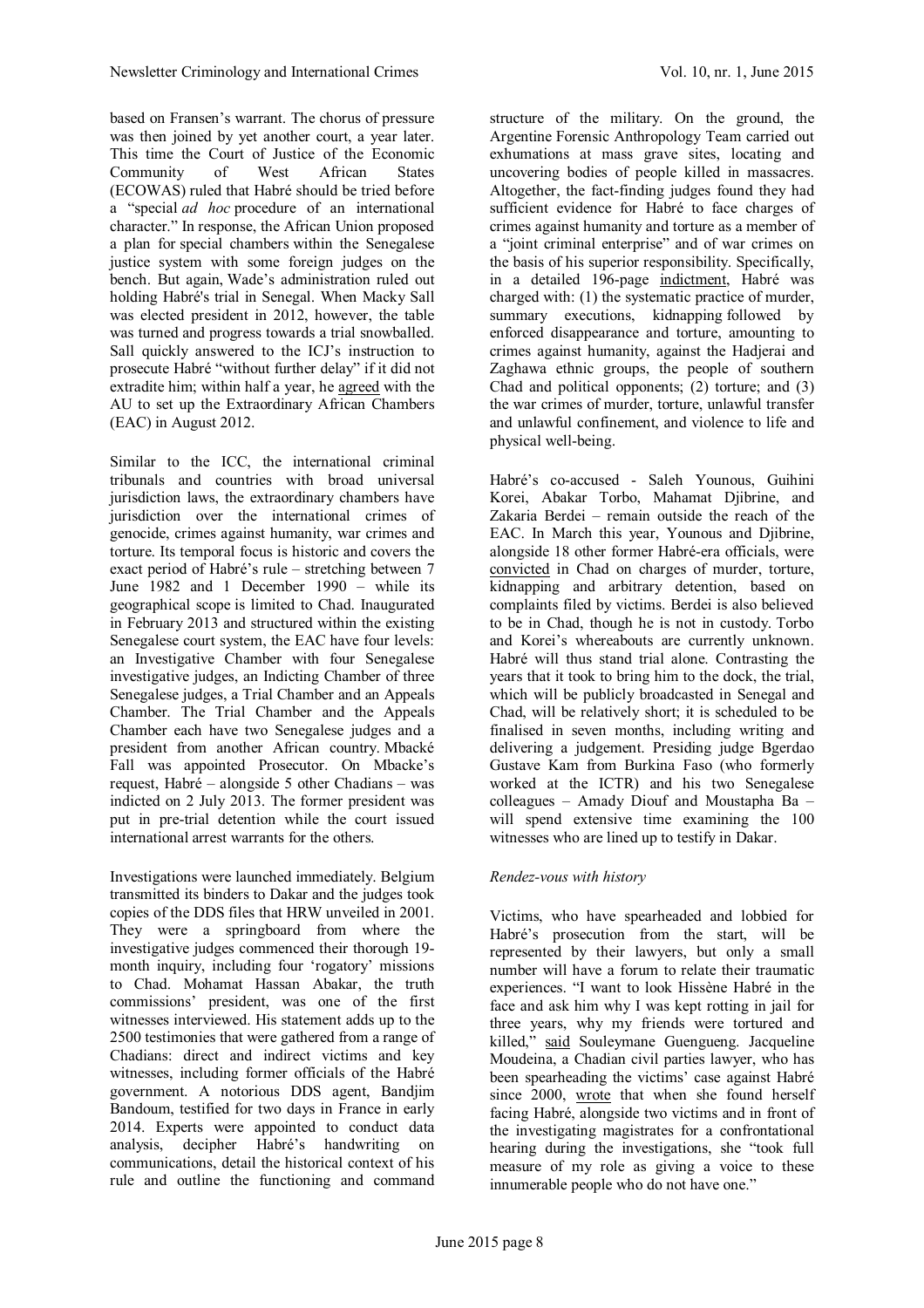"This trial is Chad's *rendezvous* with history," [commented](http://www.hrw.org/news/2015/01/16/chad-torture-detailed-trial) HRW's Reed Brody: "For the first time, after 24 years, victims are getting their day in court as the abuses of the Habré government are being presented for all to hear." True, the inquisitorial style of the proceedings will catalyse unique *vive voce* historical narratives, revelations and confessions *about* atrocities committed in the 1980s. Yet, they are not testimonies *from* the past; the histories being told and written in Dakar will be in retrospect, enticed by judges, prosecutors, victims' representatives and defence lawyers and perceived through the lens of judicial proceedings. Moreover, trials can proof to be uncomfortable platforms for confronting the past. As evidenced by his [website](http://www.hisseinhabre.com/), Habré, who has always denied any wrongdoing and protested against his prosecution, is keen to introduce a counter-narrative.

Also, we only get to know Habré as a suspect in the courtroom and prisoner in his cell, not in his alleged criminal state, ruling Chad two decades ago; in the way his victims would remember him. Media-shy, the only image of the now 73-years old Habré has transpired in court documents. The investigating judges profiled Habré in their inquiry as a calm, courteous and helpful family man, married to two wives and father to six children and an adopted son. A devote Muslim, he spends his prison days reading the Quran, walking and seeing his family and lawyers. His jail life reveals a pious and spiritual personality, yet, observed an expert, he manifests an oversized ego. Before his judges he will play down his acts and mute their impressions in order to appear a plain, colourless and 'ordinary man', centrifuged through the machinery of international justice. In all, the most challenging task for the judges of this newbie court, is to separate facts from fictions, see through emotions and politics and rule on Habré's culpability for the specific charges spelled out against him, based on the evidence and 'beyond any reasonable doubt'. Only that will make the first 'Pan-African' trial a vitalising specimen for the future of (international) criminal justice after mass atrocity in Africa.

### **SHORT ARTICLES**

#### **ISIS, The Ezidis, and the Question of Genocide**  $\int$ **in** $\int$ *Iraq***<sup>1</sup> By Kjell Anderson**

The  $\hat{E}z \hat{i} d\hat{i} s^2$  $\hat{E}z \hat{i} d\hat{i} s^2$  have long lived on the margins. This life on the edge is a product of both their relatively

small numbers and their distinctive cosmology. Such minority marginality has made the Êzîdîs perennial victims at the hands of the more powerful ethno-religious groups that surround them. In fact, Êzîdîs' oral history holds that they have suffered 73 Fermāns<sup>[3](#page-8-2)</sup> ("massacres") throughout their history. The rise of the Islamic State in Iraq and Sham (ISIS; or Islamic State, IS) has heralded a new age of Êzîdî victimization. The 74th Fermān is underway. It is characterized by a systematic policy aimed at the destruction of Êzîdîs' collective and individual existence through massacres, ethnic cleansing, sexual violence, mass enslavement, and forced conversion.

In this commentary I will discuss the question of ISIS' intent to destroy the Yazidis on the basis of their ideology and acts on the ground. The violence will also be assessed in terms of the objective and subjective elements of the crime of genocide. Does the current violence amount to genocide in terms of the pattern of attacks and the intention of the perpetrators?

Self-sacrifice and the sacrifice of the "infidel" or "idolater" are endemic to the Islamic State's universal mission. The implementation of the 'law of God on earth' requires the destruction of the damned, the unworthy population as an act of purification and sacrifice. These actions as materialized forms of the "law of God" classify and divide the world on a binary basis into the faithful/idolater, absolute truth/complete falsehood, divine punishment/reward, law of God/humanmade law, and so on. Since it is "Allāh" who is responsible for the creation of these dichotomies no human on earth is allowed to ask why, or to question obedience to the Islamic State.

Destructive violence in such a worldview is selfjustifying. In this 'abode of war' the destruction of enemies gives purpose to the movement and fortifies 'just world' thinking about the wickedness of the Islamic states' enemies.

In the case of the Islamic State and the Êzîdîs we can draw from both the contextual evidence (i.e. the systematic targeting of Êzîdîs specifically) and the direct statements of Islamic state with regards to its intentions for the Êzîdîs group. These statements are found in official ISIS publications, notably Dābiq. In this context, not only are Êzîdîs historical accounts of consecutive attempts at extermination brushed aside, but also their "continual existence" is stressed as an unanswered question. Therefore the Islamic State tasks its Shari'a students and

<span id="page-8-0"></span><sup>&</sup>lt;sup>1</sup> This short piece is extracted from a longer article co-authored with Fazil Moradi. The longer article includes interviews with victims and perpetrators. <sup>2</sup> Êzîdîs ("the worshiper of Peacock Angel") are commonly

<span id="page-8-1"></span>referred to as Yezidis both inside and outside of Iraq. Although

<sup>&</sup>quot;Yazidi" is inscribed in their Iraqi national identity cards, Êzîdî is the term used by the population as a representative name for their religious identity.

<span id="page-8-2"></span><sup>&</sup>lt;sup>3</sup> The word Fermān literally means order, but in the context of Êzîdîs it is translated as "Order of extermination."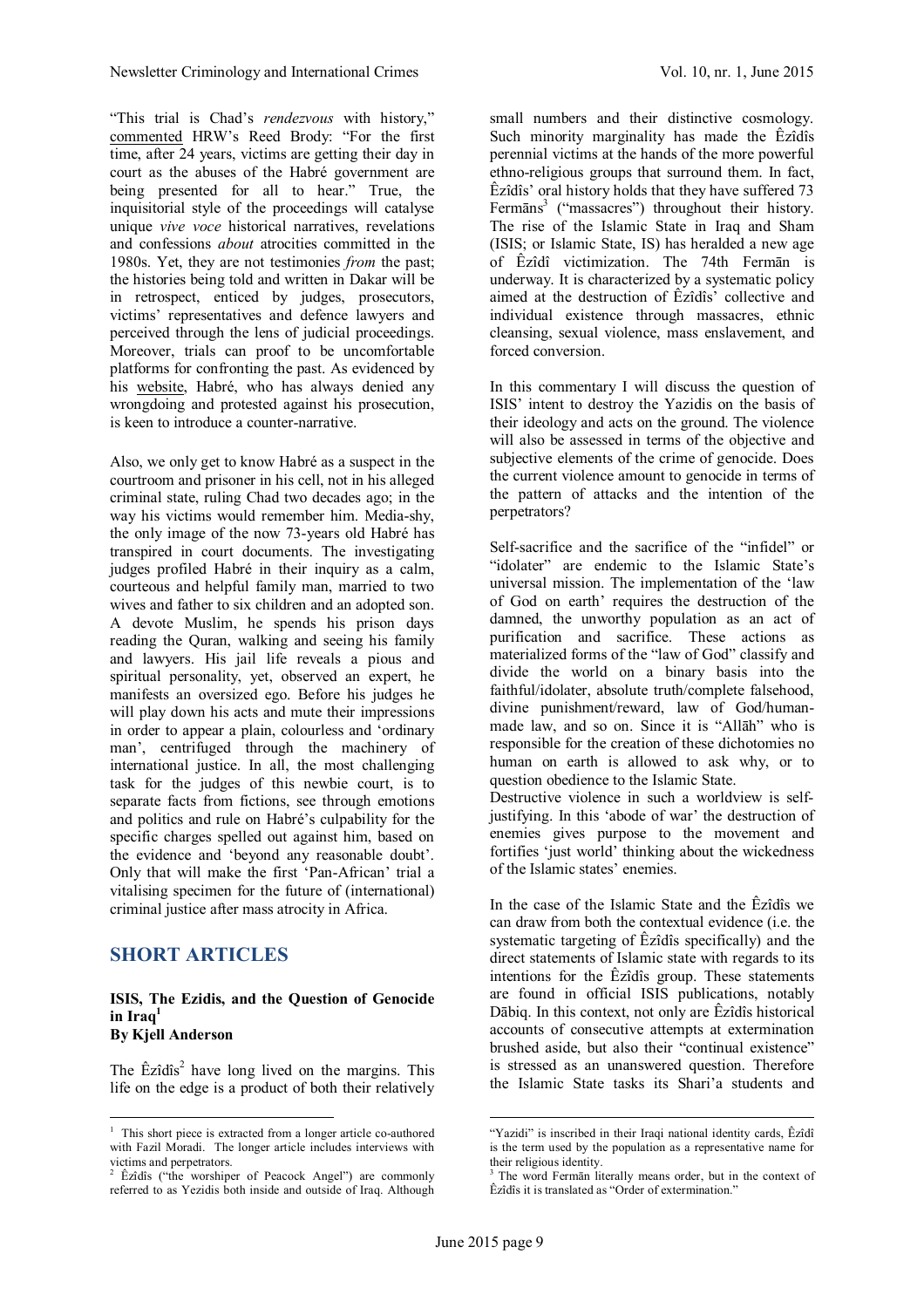fuqahā' with the divine responsibility to identify, classify, calculate forms of punishment, and immediately determine the current and future existence of Êzîdîs.

Êzîdîs have come to symbolize heresy, thus their destruction is not only divinely acceptable but also desirable. This symbolic attractiveness becomes an organizing principle for violence, motivating the targeting of specific categories of victims (namely all Ezidis).

The vulnerability of the Êzîdîs to social and systematic violence is rooted in the denial of their rights as a distinct religious minority and in criminogenic conditions on the ground. These conditions facilitate victimization through the absence of guardianship, target attractiveness, and exposure of Êzîdîs, as well as the presence of motivated perpetrators.[4](#page-9-0) The collective dimension of genocide is represented in genocidal intent, which effectively binds individual victimization to the collective context. The identification of Yazidis as idolators makes them suitable victims for the cadres of the Islamic State.

The criminal acts committed by ISIS against the Êzîdîs constitute all of the objective elements of the crime of genocide. Moreover, additional acts, such as the destruction of religious and cultural sites, are indicative of the presence of genocidal intent. The collective and organized nature of the violence demonstrates that it goes beyond excesses committed by individuals; rather it represents an organizational policy and pattern of similar attacks (as required for crimes against humanity and genocide, respectively, under the Elements of Crimes of the Rome Statute for the International Criminal Court).

This pattern of attacks is constituted on the basis of religious and ethnic identity. As a coordinated plan the operations divided the population by location, gender and age. In most cases the violence unfolded in a similar manner, beginning with an order to convert to Islam or face dire consequences. Upon the order to convert, with only two-three days' notice in some villages, community after community was emptied of its Êzîdî population.

The extermination of Êzîdîs functions as a form of Islamic ordering. Their violent transformation into

slavery and death will bring about their total destruction, an act seen by the Islamic state not as a process of creation but rather the birth of a new caliphate – God's kingdom on earth, populated by the devout  $-$  God's people. The totality of  $\hat{E}z\hat{i}$ d $\hat{i}$ s loss is self-evident. A middle-aged woman living with 136 other Êzîdîs, most of them children, inside a tent located inside a private garden, at the outskirt of Sūlaimanī in the Kurdistan region said: "It is all gone. What my parents, grandparents, great-grand parents and I had and did is gone."

# **A Letter from ... the Netherlands**

#### **How an article on female perpetrators made me caught up in a media-hype By Alette Smeulers**

I have been doing research on perpetrators of international crimes for more than twenty years now and have published many articles on this topic. And yes I have been interviewed a few times – been on television once but nothing prepared me for the media hype that was unleashed by my article on [female perpetrators of international crimes.](http://alettesmeulers.org/images/Smeulers_2015_Female_perpetrators.pdf) After the publications of the first interview related to this research in one of the major Dutch newspapers, I was interviewed almost 20 times in a time period of a few days – which more or less equals the number of times I have been interviewed so far my almost 20-year long academic career. The media attention caught me by surprise and made me wonder why this article attracted so much media attention.

In my article I conducted a literature survey to assess to what extent women are involved in mass atrocities. My aim was to understand why so many more men than women were involved in mass atrocities and whether or not this showed that women are less capable of committing mass atrocities than men. I first of all found that throughout history many more women have been involved in mass atrocities than we have generally assumed so far and that these women have been involved in all kinds of atrocities. During periods of mass violence most women were involved in administrative and supporting roles such as amongst others traitors, thieves or cheerleaders. A smaller but still significant number of women have however been more actively involved as prison guards, interrogators, torturers, murderers and even as sex-offenders. A small number of women have been leaders and instigators to mass atrocities. Four of them have been indicted by the international criminal courts and tribunals (Biljana Plavsic, Pauline Nyiramasuhuko, Ieng Thirith and Simone Gbagbo). They were all very powerful and influential women. The first two have already been convicted and sentenced to respectively 11 years and life imprisonment, the latter two were both

<span id="page-9-0"></span><sup>4</sup> This assessment of victim vulnerability is based on a modified Routine Activity Theory Framework. *See* Lawrence E. Cohen, James R. Kluegel, and Kenneth C. Land, "Social inequality and predatory criminal victimization: An exposition and test of a formal theory," *American Sociological Review*, vol. 46 (1981), pp. 505-524. See also: Christopher Birbeck and Gary La Free, "The situational analysis of crime and deviance," *Annual Review of Sociology*, vol. 19 (1993), p. 126.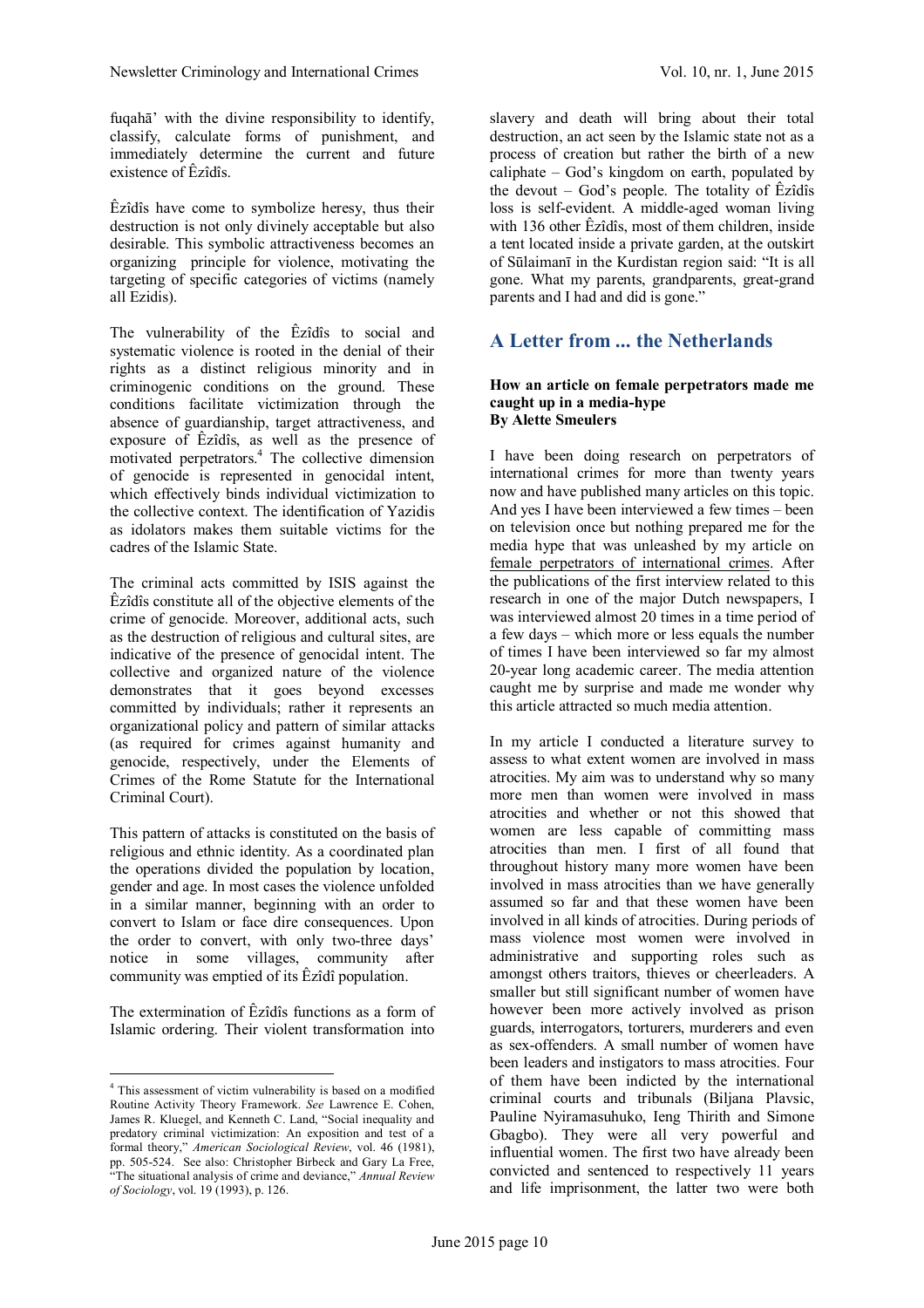indicted while their husbands were also indicted (Ieng Sary and Laurent Gbagbo).

The genocide in Rwanda is often referred to as the first period of mass atrocities in which so many women were involved. This however is not true. The genocide in Rwanda does stand out for the number of civilians involved but this includes men and women and thus in absolute numbers this might indeed be the genocide in which most women were involved. Recent publications have however shown that many women have been involved in other periods of mass violence as well such as amongst others in Nazi Germany. But also many women have been active in African wars, as members of rebel forces or in European and Middle Eastern countries as terrorists.

Women who are involved in mass atrocities are often portrayed as either lacking agency; being insane or sexually deviant. Sjoberg and Gentry have called this the mother, monster and whore narrative. When women are on trial the focus of attention is often more on the fact that they are women or their looks than their crimes. Women who are on trial often refer to the fact that they are women, sometimes even mothers and grandmothers and seem to say to the judge: how can I be involved in mass atrocities? Pauline Nyiramasuhuko for instanced called out: 'I cannot even kill a chicken how can I be involved in a genocide?'

In my research I concluded that women who commit mass atrocities do not differ much from their male counterparts. Their involvement in mass atrocities can be explained in a very similar way as the involvement of men can be explained: they follow orders, follow the group and get caught up in a spiral of violence and gradually get used to it just like men. Some women are forced, while others participate voluntarily. Those who participate voluntarily strongly believe in the ideology and the need to change society by using violence – just like many men. They believe that the violence they use is necessary and legitimate. They believe they are entitled to use such violence and that they are fighting on the right side and are doing the right thing – just like many men.

Although there are more similarities than differences between male and female perpetrators – we do need to take into account that women are underrepresented in militarized units and that these units are very masculinized organizations. The consequence thereof is that women within those units are more vulnerable than men; they are often seen as inferior and have to face prejudice and discrimination. This sometimes makes those who joined such organizations voluntarily very eager to show that they are not very different from the men.

They want to be part of the group, want to show they are one of the guys. They want to show that they too fit the image of the male warrior who does what it takes to win a war: and if that involves using extreme levels of violence (read commit atrocities) they are prepared to do so (just like many men). But apart from this vulnerability I concluded that female perpetrators can be as brutal and cruel as men.

This conclusion did not surprise me but the attention my research and conclusion received clearly shows that the media and general public had apparently expected (or hoped for?) something else. In our gendered perspective many people still see a war as a fight between armies consisting of male warriors and in which men are the perpetrators and women the victims. But this perception is not accurate: contemporary wars often involve many civilians and both men and women are victimized but also: both men and women are the victimizers. The media attention for my research can be explained by these gender images and our strong belief (hope?) that women would be different from men. It took us a long time to accept that most (male) perpetrators are ordinary people rather than disturbed psychopaths and now we have to accept that female perpetrators too are just ordinary women in extra-ordinary circumstances.

# **DISSERTATIONS**

#### **Advocates of Humanity: Human Rights NGOs in International Criminal Justice (Ph.D. thesis) By Kjersti Lohne**

'Act Now! – Campaign for Global Justice', 'Join the Movement to End Impunity', 'Together for Justice', 'Where does your country stand?' – These messages fill the homepage of the Coalition for the International Criminal Court (CICC), an NGO coalition consisting of more than 2,500 civil society organizations worldwide. The activists have joined forces in a 'transnational advocacy network' (Keck and Sikkink 1998) in support of the first ever global criminal court – the International Criminal Court (ICC). The development of international criminal justice is considered part of the advance towards a more 'people-empowering' international rule of law – the emergence of a global criminal order created by and for 'the people' rather than states. Accordingly, the creation of the ICC is widely referred to as a 'global civil society achievement' (Glasius 2006), or even, an 'achievement of the masses organized' (Cakmak 2008: 373). According to Benedetti, Bonneau, and Washburn (2014: 68), the emergence of the CICC as 'the most advanced and sophisticated organization thus far created collectively by civil society to influence and shape multilateral treaty-making is an irresistibly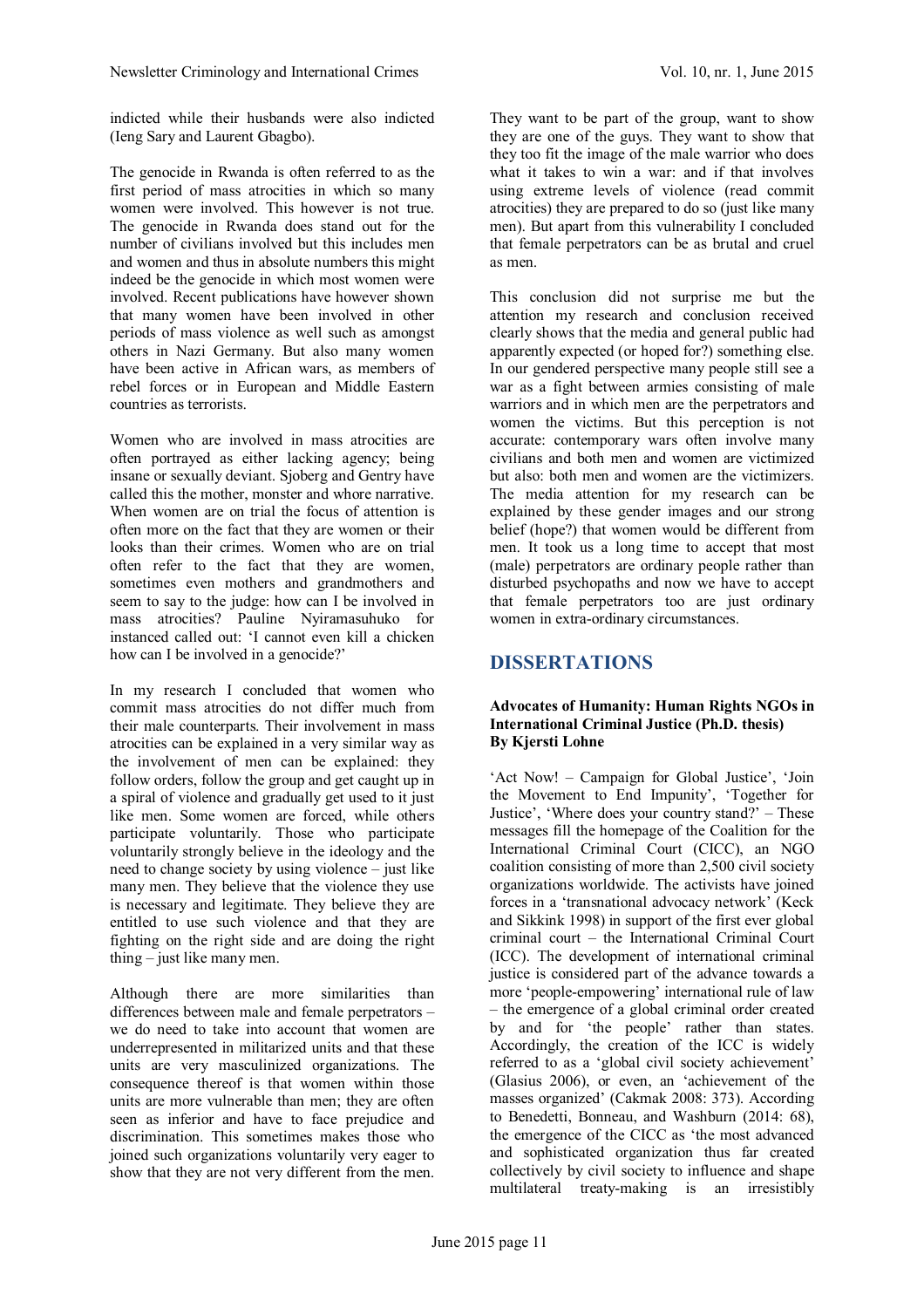compelling feature of the story of the Rome Statute'. But how can we understand the relationship between 'global civil society' and global criminal justice-making? Who 'is' global civil society and how do they imagine global justice through the ICC? This research is about this relationship, and what it can tell us about the meaning of punishment at the global level of analysis.

To this end, the thesis offers an analysis of transnational advocacy networks in their mobilization for global justice through the ICC. A central objective is to explore how connections are made, and how forces and imaginations of global criminal justice travel. How do NGOs 'connect' for justice, and what are the aspects of global social organization that enable these linkages and ruptures? To explore these social (dis)connections, I have approached the transnational networks of NGOs advocating for the ICC as an ethnographic object, and have carried out multi-sited ethnography, primarily in The Hague and Uganda. The thesis is therefore concerned with how the role of international human rights NGOs in international criminal justice yields empirical insights into the meaning of punishment in a global society. This entails taking 'seriously the rhetoric and motivational formulations of penal reformers, which are so often framed in the language of sensibility, refined feeling, and humanitarianism' (Garland 1990: 198). Yet while attention to the emotional aspects of global criminal justice-making has a necessary descriptive component, it is their collective configurations that become important for recognizing their global force – when sensibilities take on determinative capacities (see also Silbey 1992). This is therefore also a thesis about the humanitarian imaginary, and about its force as the expression of cosmopolitan solidarity (Calhoun 2010). Accordingly, this makes it an account of the connections and combinations of humanitarianism and 'penality' – 'the complex of discourses, institutions, laws and processes of legal punishment' (Garland 1990: 10) – in transnational advocacy and justice-making.

Part I inquiries into the *materialities* of international criminal justice and the role of NGOs, probing the 'where', 'how', and 'who' of global criminal justice-making and global civil society. Chapter 3 analyses international criminal justice from the perspective of space, showing how global justice-making takes shape across a multiplicity of scales, geographies and sites. The objective is thus to 'highlight those spaces less visible, to identify the lived spaces of international law, the contexts of where international law "happens", and identify the voices that are able to participate in the "where"' (Pearson 2008: 497). While space is the dimension

of materiality, it is also the dimension that confronts us with the co-existence of 'the other' – of the simultaneous being of another, and it is therefore always social and political (Massey 1994). An inquiry into how global justice-making is spatially situated is therefore an inquiry into its geography of power. Crucially, as noted by Pearson (2006: 284), 'the changing geographies of power are leading to the creation of new spaces for interaction between emerging actors, particularly in terms of formal and informal sites of international lawmaking'. This chapter therefore situates 'transnational advocacy networks' (Keck and Sikkink 1998) as part of the geography of power of international criminal justice, and thus provides the necessary conceptual and empirical backdrop for asking, as I do in Chapter 4, *how* transnational advocacy networks navigate within the transnational and global space of international criminal justice-making. As materiality, metaphor and concept, 'networks' have become central in making sense of patterns of global social organization (Castells 1996, Slaughter 2004). As a paradigmatic example of global connection, Chapter 4 therefore examines the networked organization of NGOs at the ICC, and in particular, the centrality of the Coalition for the International Criminal Court and its core member NGOs. However, while most theories of networks emphasise consensus and connections, in recognition that 'the mission of the universal is to form bridges, roads, and channels of circulation' (Tsing 2005: 7), this research is also animated by the search for *dis*connections and 'frictions' in global encounters of justice-making. Chapter 5 therefore further narrows the unit of analysis, from a macro level perspective on space and networks towards a micro level perspective on individuals, asking the key question: who are the individuals with access to global justice-making processes – who are the advocates of international criminal justice?

Together, the chapters in Part I of this thesis are primarily concerned with mapping the global connections and disconnections of global criminal justice-making. However, in recognition that globalization 'is not just the production of (dis)connections, but simultaneously … the production of a *convincing ideology* that obscures the source of those (dis)connections and presents them as something natural and eternal' (Burawoy 2001: 150), Part II turns to *imaginations* of global criminal justice. We usually think of the domestic system of punishment as involving three embodied relations: the offender and the offence – who and what we punish; the offended against and the victimized – representing the harm that has been caused by the offender's offence; and the punishing authority, that is, the state. In Part II of the thesis,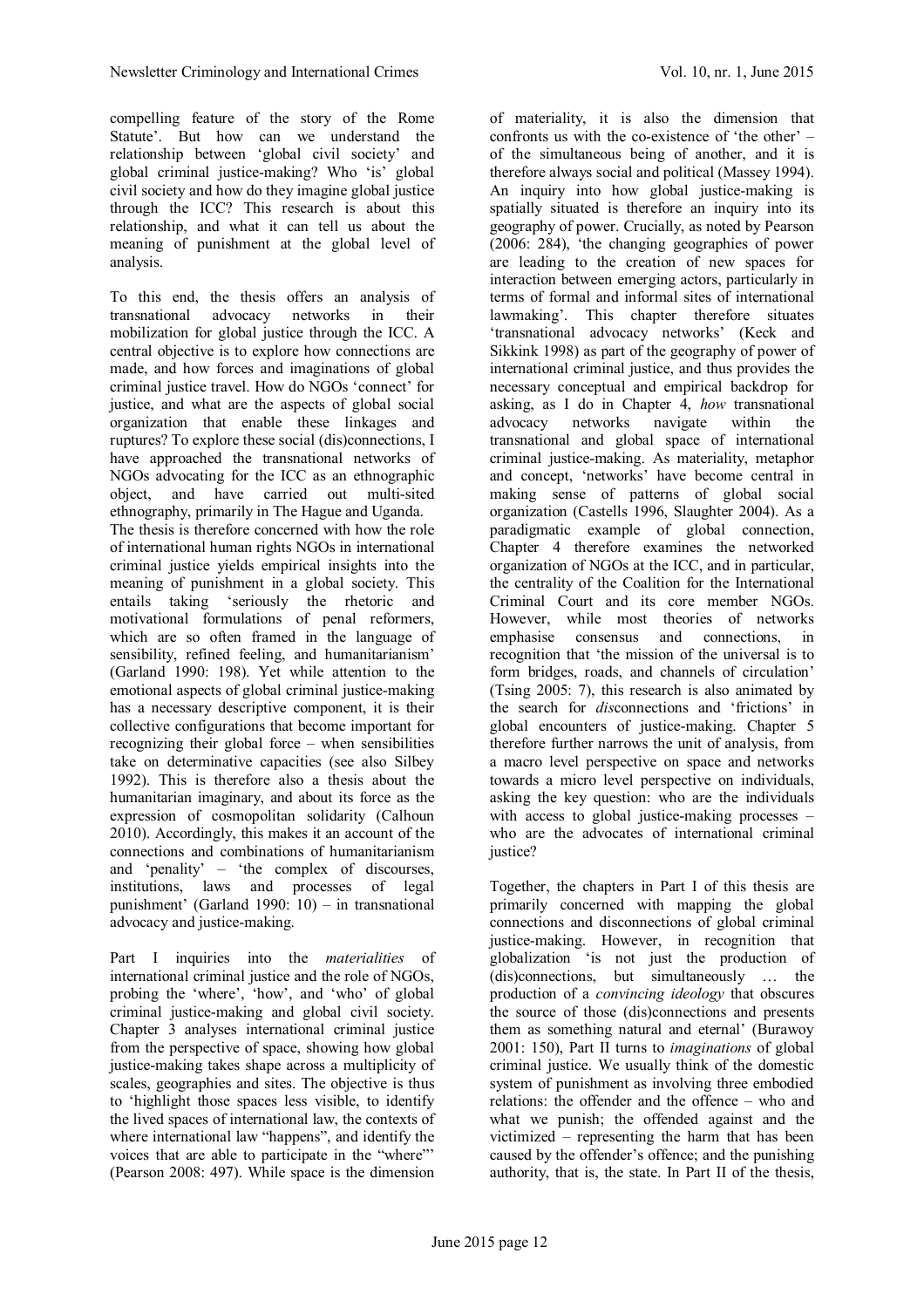this tripartite structure of criminal punishment is analysed as it operates in global justice-making. It examines what mentalities and sensibilities are at play in criminal justice when they are disembedded from the 'Westphalian' imaginary. How do global forces and imaginations play into the meanings of criminal punishment?

Chapter 6 examines how human rights NGOs have turned to criminal law, and discusses how human rights comprise both punitive and non-punitive elements. Through a comparison with the 'crime complex' in late-modern societies (Garland 2001), the chapter begins to flesh out what can be called a 'cosmopolitan penal imaginary' of global criminal justice which both chimes with and departs from the usual criminological diagnosis of penality at the national level. While the centrality of victims is an important feature of both domestic and international criminal justice, the proliferation of groups speaking on their behalf demonstrates not only their powerful motif but also their continued politicisation (Walklate 2005). Chapter 7 thus probes deeper into the representation of victims, both culturally and by human rights NGOs at the ICC. An important element in both of these chapters is the 'unsettling' of the retributive paradigm (Hoyle and Ullrich 2014) and a cosmopolitan view of global criminal justice as a form of social justice and development. Chapter 8 discusses the multi-scalar ambitions of global criminal justice-making, and the use of the ICC as a crowbar for 'penal aid' in the global south (Brisson-Boivin and O'Connor 2013: 216). Drawing on Durkheimian approaches to punishment, the chapter analyses global criminal justice-making as part of efforts to create global social order – and to make 'humanity' its 'sovereign'.

Kjersti Lohne can be contacted through the Department of Criminology and Sociology of Law, University of Oslo, *[kjersti.lohne@jus.uio.no](mailto:kjersti.lohne@jus.uio.no)* Literature references upon request.

#### **The Law and Politics of the Crime of Aggression (PhD dissertation) By Marieke de Hoon**

During the 2010 Review Conference in Kampala, delegations from the member states of the International Criminal Court (ICC) came to a consensus agreement to include the crime of aggression into the jurisdiction of the ICC. They decided that in the future, the ICC could become able to address situations of aggressive use of force by prosecuting state leaders for planning, preparing, initiating or executing aggressive resort to armed force against other states.

This dissertation discusses this new development for the notion of aggression by telling two stories. The first story is that of the regulation and criminalization of the notion of aggression. This narrative explores how the right of states to resort to force has changed over the past 100 years into a crime of aggression, and how this process saw several repeating dynamics of contestation, postponement, diplomatic manoeuvring, proceduralization, and delegation of substantive decisions off the diplomats' table. The second story tells of the different ways in which the relationship between law and politics materializes in these discussions on aggression. It describes how the regulation and criminalization of aggression can be read as a story about seeking law as a means to suspend the politics of decisions on use of force. This second story reframes the first, and draws attention to how the regulation and criminalization of aggression (the first story) shows how law and politics relate to and mutually (re)constitute one another.

The main research questions are therefore, first, how the Kampala crime of aggression amendment came into existence and came to be constructed as it is. And second, in what ways law and politics relate to one another and what kinds of law and politics are produced in the construction of the crime of aggression. Law and politics are not meant here as separate realms. Rather, the research is about how, in the regulation and criminalization of aggression, political contexts produce particular kinds of legal constructs and how these kinds of legal constructs generate particular kinds of politics. The research is therefore about the law generated by the politics of regulating aggression and about the politics that is generated through this legal construction, and thus about how law and politics co-constitute each other in the construction of the crime of aggression.

The main argument that is developed in this dissertation is that the discourse and argumentative practices on use of force and aggression demonstrate both the legalists' and the realists' arguments on the relationship between law and politics. On the one hand is the legalist idea that law is able to discipline politics, that it binds and restrains states in their actions, and that it produces a legal framework that consists of rules that discipline what is and what is not an accepted argument. On the other there is the realist idea of law as an empty veil of politics, or in other words, that law is inherently and entirely political and therefore not able to restrain the political. Discussions often present these two understandings of the relationship between law and politics as a dichotomy, and both legalist and realist literatures tend to focus on disproving the other logic. However, this book shows how rather than a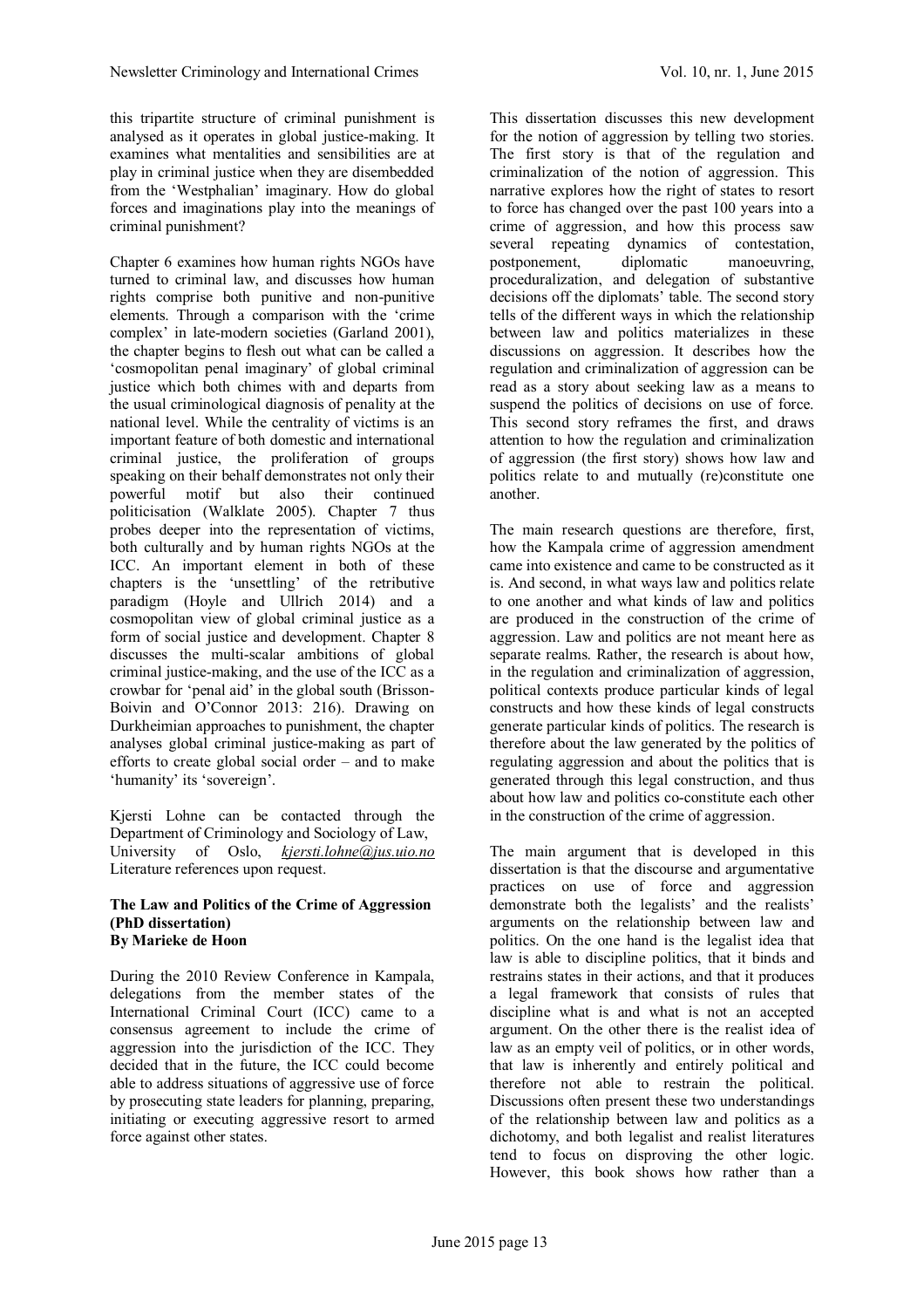dichotomy, both of these conceptions of law/politics co-exist and are interdependent with one another.

The dissertation is based on discourse analysis of the use of force paradigm and the process of regulating and criminalizing the notion of aggression. Discourse and argumentative practices show that the law on aggressive use of force is inherently political. It cannot overcome this by suspending politics and replacing it with an objective rulebook providing what is and is not aggression. That issue is and remains deeply contested, and this fundamental disagreement cannot be resolved by using the language of law. Nevertheless, this does not mean that law becomes valueless, nor that law has no disciplining power. Use of force discourse also shows, for example, that discussions on use of force have become almost exclusively legalized. Arguments of morality or political interest have been replaced by arguments that invoke one or another legal source. With this adoption of the legal language comes the power of law that disciplines what is and is not recognized as following the *legal* logic and as *legal* argument. Consequently, some positions loose merit, others gain standing. And because of this performative dynamic, new interpretations and arguments constitute new realities, which invites new contestation, leading to new positioning, and so the dynamic goes on and on. Therefore, there appears to be a certain (discursive) disciplining power in law even if this does not overcome fundamental substantive disagreement.

Moreover, the interdependence of these two logics leads to the proceduralization of norms on which there is fundamental substantive disagreement. Throughout the regulatory history of the notion of aggression this phenomenon can be observed. As this dissertation discusses, repeatedly, substantive disagreement on what aggression is and thus on where to draw the line between aggression and nonaggression led to seeking agreement on procedures on how to deal with resolving such a dispute, but elsewhere than on the diplomats' table. It led to finding consensus on *how to* deal with it, rather than *dealing* with it.

Moreover, legalization of a fundamentally contested issue without reaching substantive agreement can also entrench such disagreement by enforcing contested positions with the power of law. Disagreement is no longer the holding of a different view but becomes an alleged 'mistaken understanding' of the law. In addition, the morality that comes from international criminal law's presentation as addressing crimes that are inherently criminal and blameworthy, the *mala in se* crimes, and only the most serious of those, adds

a further moral layer to this entrenched disagreement. Not only is the position of the other disagreed with and an alleged mistaken interpretation of the law, it also represents evil: it tries to justify a crime that belongs to the most serious crimes of concern to mankind, and a crime against all, *erga omnes*. This further entrenches contestation, which, for example, may make negotiated settlement or compromise even harder to find.

This book does not advocate a normative agenda *for* or *against* the crime of aggression or propose a (better) legal provision that would tackle the challenges it identifies and discusses. It rather aims to provide an analysis of the nature, abilities and limitations of the crime of aggression that might contribute to the development of the international criminal justice field. The international criminal justice field is currently in the process of exploring how best to deal with the new crime of aggression. This book aims to contribute to this development by offering an analysis of the notion of aggression to its conceptual core and by tracing its historical roots, beyond its mere jurisprudential application in a court of law. Only by understanding the law and politics of the notion of aggression can a sensible effort be undertaken to work with the crime of aggression in striving for the highly ambitious aims that it is associated with: such as contributing to the suppression of aggressive war, to maintaining peace and security, to ending impunity for those engaging in aggressive use of force, and to seeking justice for those that are affected by aggression. Striving after socio-political goals like these with a legal notion that regulates the most political decision a state has (resorting to force to protect its way of life, in narrower or broader interpretations thereof), requires a profound understanding of the interaction of law and politics and how their interaction has (re)constituted and (re)shaped the notion of aggression throughout history to arrive at the crime of aggression amendment that was adopted in Kampala.

# **BOOK REVIEW**

**Susan Slyomovics:** *How to accept German Reparations,* **University of Pennsylvania Press Philadephia 2014 ISBN 978-0-8122-4606-3 By Frederiek de Vlaming**

Auschwitz survivor Vera Slyomovics (1926) never submitted a claim to any of the post war German *Wiedergutmachungs* programs. She did not want to touch 'blood money' as it would make her feel filthy. For Vera and her husband, the Germans should never have been given the opportunity to assuage their wrongful past through compensation of their former victims. They also never filed for indemnities from the post-Communist Czech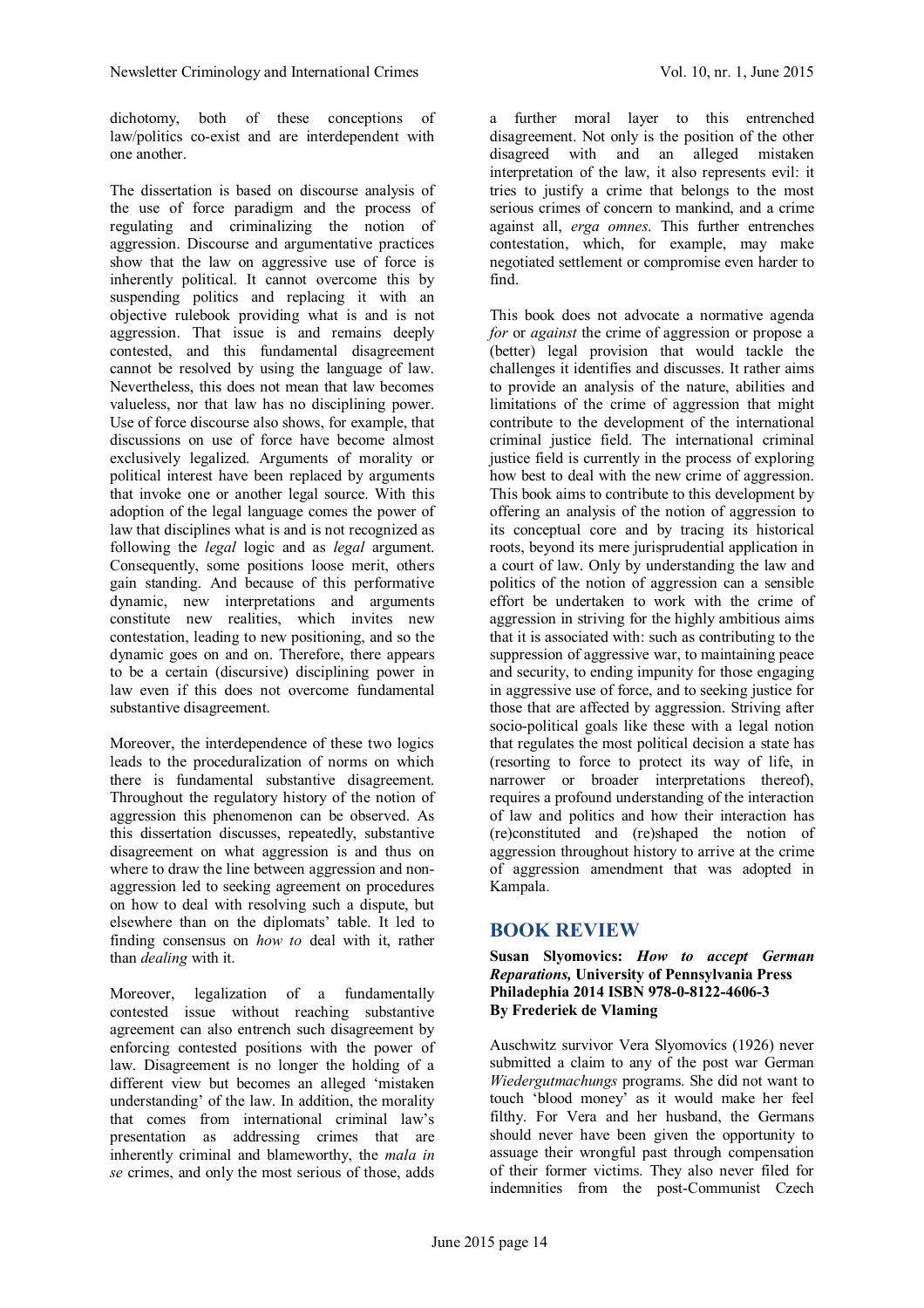Republic to regain their confiscated factory and house. But Vera's mother, Gizella Hollander (1905- 1999) applied to every possible compensation program Germany offered to Holocaust victims. She considered compensation a reminder to the Germans that she was there, alive and kicking.

The Slyomovics family left Europe after the war and emigrated to Canada. Their Canadian born daughter, anthropologist Susan Slyomovics, wrote about the *Wiedergutmachung* from the perspectives of the members of this Czechoslovak Jewish family. *How to accept German reparation* (2014, University of Pennsylvania Press), is about what it means for Holocaust survivors to be offered and receive money from the state that once tried to destroy them. Little is known about this side of the *Wiedergutmachung* programs that run to this day and by now have paid out over 60 billion dollars. The book offers a wealth of multi-disciplinary perspectives on the relationship between a former criminal state and its victims.

Vera Slyomovics, who at first rejected any form of compensation, slightly changed her attitude after a brief but emotional meeting with the newly elected German president von Weizsäcker in 1985 at the consulate in Vancouver. He kissed her on the cheek and then kissed her Auschwitz tattoo and bid her to apply for compensation. Von Weizsäcker embodied the new and friendly face of Germany. The gentle gesture of the German president was in sharp contrast with the experiences of most survivors who submitted their claims from the start of the program in the early 50-ies up to the early 80-ies. They were confronted by obstruction, at best indifference from the German bureaucrats who processed their claims and the doctors who examined them. Applicants were regularly met with distrust, accusations that they were exaggerating their suffering or being greedy, and suspicions of defrauding the state, an experience described earlier in *Paying for the past* by Chrstian Pross (1998). Most of these bureaucrats and doctors were former Nazi officials and anti-Semitism had by no means disappeared. Many claimants relived their traumas only to drop their claims without having received a single mark.

The decision to accept or not to accept money depended on particular experiences, personal considerations and temperament. The author's grandmother, Gizella Hollander (1905) who, together with her daughter Vera, survived Auschwitz, had been a successful business woman before the war. Within hours after her liberation from the camp she requested the German camp guard overseeing her work in Auschwitz to issue her a 'work certificate', a rare example of anticipation. For Gizella the *Wiedergutmachung* money was not a form of compensation for the

sufferer but rather, a punishment of the wrong-doer. The request to be compensated symbolized both a signal to her former torturers that she was still there, and alive, and - as her granddaughter writes the 'push(ing) back (of) her pain'. Until her death in 1999, the former ghetto worker, former camp inmate, former slave laborer received a monthly income that allowed her – at least in material terms - a reasonably comfortable living in Israel.

Slyomovics delves deep into the intriguing question of the relationship between money and suffering. The compensation monies awarded under the *Wiedergutmachung* programs were - and are - never huge amounts. It is difficult to comprehend the meaning of the 'monetization of guilt' both for the giver and the receiver. Is money exchanged for forgiveness? Does the acceptance of money symbolize the acceptance of the giver? And are reparations ever enough? Slyomovics observes that the amounts are never a real point of discussion. It is the symbolism behind the few hundred marks that counts, which is different for every person. For Slyomovics' grandmother the acceptance of money was a way to put distance between herself and her German persecutors, a way of telling them: 'I won't forget you and I will never forgive you.' For Slyomovics' mother, Vera, it was the other way round, a way of re-aligning with the Germans. 'Money is the bond of all bonds', Slyomovics quotes Marx, 'it is the coin that really separates as well as the real binding agent.' The purpose of money or monetary payments is a 'material embodiment of our links to each other and to society. The proceedings, the bureaucracy around the compensation schemes is the ongoing documenting of a life, through forms and recounting what happened, pieces of evidence, that there was life, there we once had properties […], it is a form of remembering, for as long as there is the remembering, talk about someone, written about someone, his or her soul remains among us.'

For Vera the whole reparations process indeed triggered a form of remembering but she could not experience it as positive: ever since she decided to submit a claim and began to receive the monthly *Wiedergutmachung* in her bank account, she is repeatedly reminded of her father's killing. It prevents her from 'healing and building a new life.' 'Before, I was clean', she tells her daughter.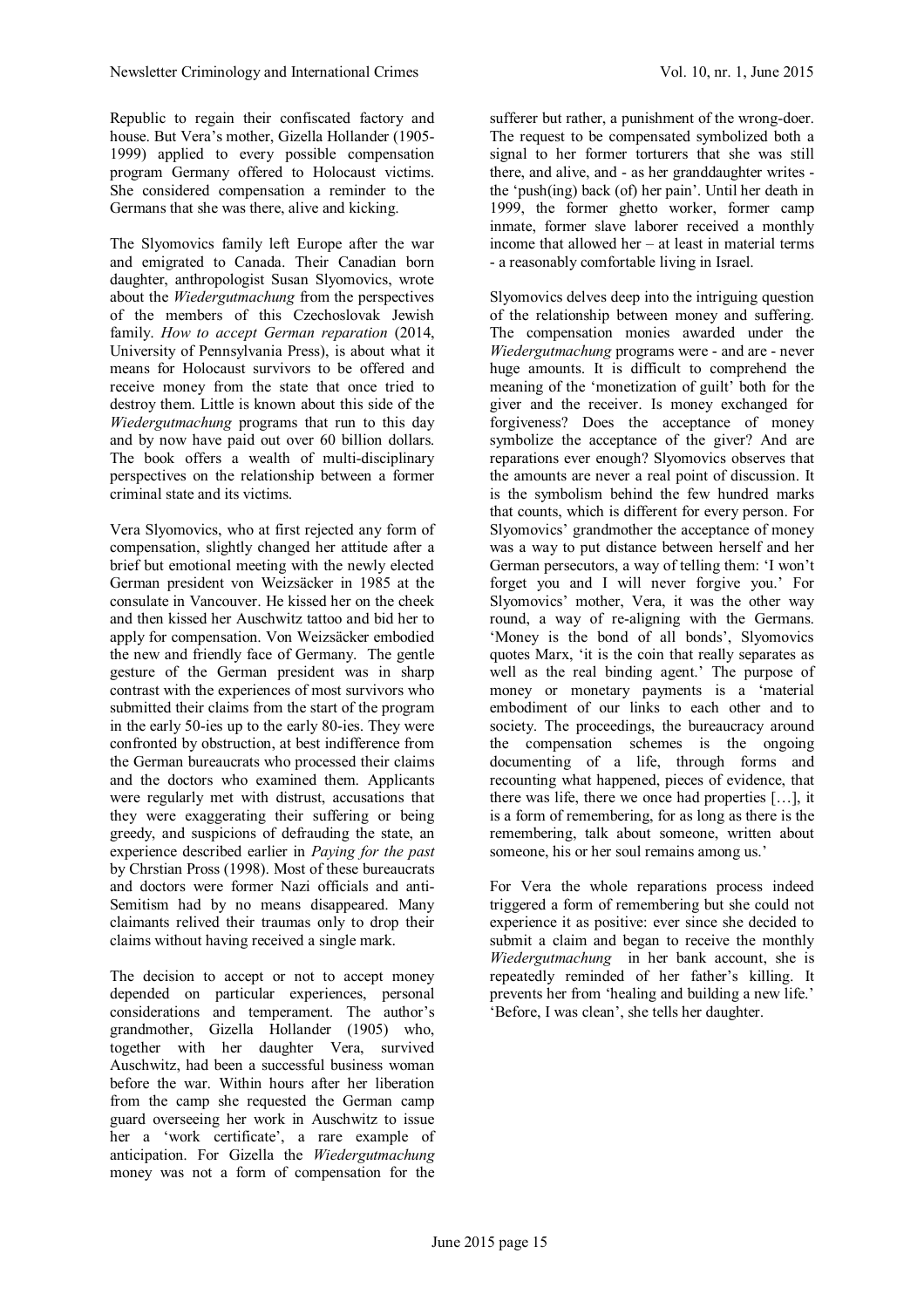# **SELECTED NEW PUBLICATIONS**

*The editors selected some books which they think you might want to read. If you have any suggestions, please send this roelof.haveman@gmail.com*

#### **Action for Armed Conflict. 2015. Acknowledge, Amend, Assist: Addressing Civilian Harm Caused by Armed Conflict and Armed Violence**

Mitigating the human costs of armed conflict and armed violence has become a moral and legal imperative over the past two decades. Within the international community, several strategies for helping civilian victims have emerged. A publication by Harvard Law School's Human Rights Program and Action on Armed Violence (AOAV), seeks to advance understanding and promote collaboration among leaders in the field.

The 28-page report, , examines a range of current approaches: casualty recording, civilian harm tracking, making amends, transitional justice, and victim assistance. In so doing, the report illuminates their commonalities and differences and analyzes the difficulties they face individually and collectively.

"These programs all provide valuable assistance to civilian victims, but they have yet to be viewed holistically," said Bonnie Docherty, editor of the volume and lecturer on law in the Human Rights Program. "A comparative look at the approaches could help reduce overlapping efforts and identify gaps that should be closed."

*Acknowledge, Amend, Assist* takes its name and much of its substance from a two-day global summit held at Harvard Law School in October 2013. The event brought experts from government, civil society, and academia together to explore the challenges of meeting victims' needs and to learn about where their work might coincide and/or conflict. This publication seeks to build upon the momentum generated by the summit and present the issues that it raised to a wider audience.

**Bergsmo, Morten, CHEAH Wui Ling and YI Ping (eds.) 2014.'[Historical Origins of](http://fichl.us5.list-manage.com/track/click?u=e2f902f28b8d5cc80761dee44&id=6a8847e9b6&e=618ecc59b2) [International Criminal Law: Volumes 1 and 2](http://fichl.us5.list-manage.com/track/click?u=e2f902f28b8d5cc80761dee44&id=6a8847e9b6&e=618ecc59b2)' (1,525 pp.) and Morten Bergsmo and SONG Tianying (eds.) 2014. ['On the Proposed Crimes](http://fichl.us5.list-manage.com/track/click?u=e2f902f28b8d5cc80761dee44&id=ec538e1497&e=618ecc59b2) [Against Humanity Convention](http://fichl.us5.list-manage.com/track/click?u=e2f902f28b8d5cc80761dee44&id=ec538e1497&e=618ecc59b2)' (503 pp.)**

In the first two anthologies on 'Historical Origins of

International Criminal Law', 50 authors examine trials, legal instruments and publications that may be said to be building blocks of contemporary international criminal law. The volumes aspire to generate new knowledge, to broaden the common *Hinterland* to international criminal law, and to vertically consolidate and de-polarise this relatively young discipline of international law. The underlying research project also questions our fundamental assumptions of international criminal law by going beyond the geographical, cultural, and temporal limits set by the traditional narratives of its history.

In 'On the Proposed Crimes Against Humanity Convention', 16 authors discuss the need for and nature of a convention on crimes against humanity, using the 'Proposed Convention on the Prevention and Punishment of Crimes Against Humanity' as an important reference point. Authors assess how such a convention may consolidate the definition of crimes against humanity, and develop measures for their prevention and punishment, decades after the conclusion of the 1948 Genocide Convention and 1949 Geneva Conventions. The book underlines the importance of avoiding that the process to develop a new convention waters down the law of crimes against humanity or causes further polarisation between States in the area of international criminal law. It suggests that the scope of the obligation to prevent crimes against humanity will become a decisive question.

#### **Bird, Elizabeth & Fraser M. Ottanelli (eds.). [The](http://www.intersentia.co.uk/SearchDetail.aspx?bookId=103048&title=The%20Performance%20of%20Memory%20as%20Transitional%20Justice) [Performance of Memory as Transitional Justice.](http://www.intersentia.co.uk/SearchDetail.aspx?bookId=103048&title=The%20Performance%20of%20Memory%20as%20Transitional%20Justice) Intersentia 2014.**

Based on case studies spanning time and geography from the Spanish to the Nigerian civil wars, to government repression in Argentina, genocidal policies in Guatemala and Rwanda and on to forced population removal in Australia and Israel, this collection represents a focused attempt to come to grips with some of the strategies used to express traumatic memory work. Together, the essays constitute a kaleidoscope of new approaches to show how such performances of memory contribute to transitional justice efforts, demonstrating the complexities of striving for justice and reconciliation through the public expression of shared memories of violence.

#### **Fijalkowski, Agata & Raluca Grosescu (eds.) 2015. [Transitional Criminal Justice in Post-](http://www.intersentia.co.uk/searchDetail.aspx?back=reeks&reeksCode=STJ&bookid=103046&author=Agata+Fijalkowski,+Raluca+Grosescu&title=Transitional+Criminal+Justice+in+Post-Dictatorial+and+Post-Conflict+Societies)Dictatorial and Post-Conflict Intersentia.**

This volume considers the important and timely question of criminal justice as a method of addressing state violence committed by non-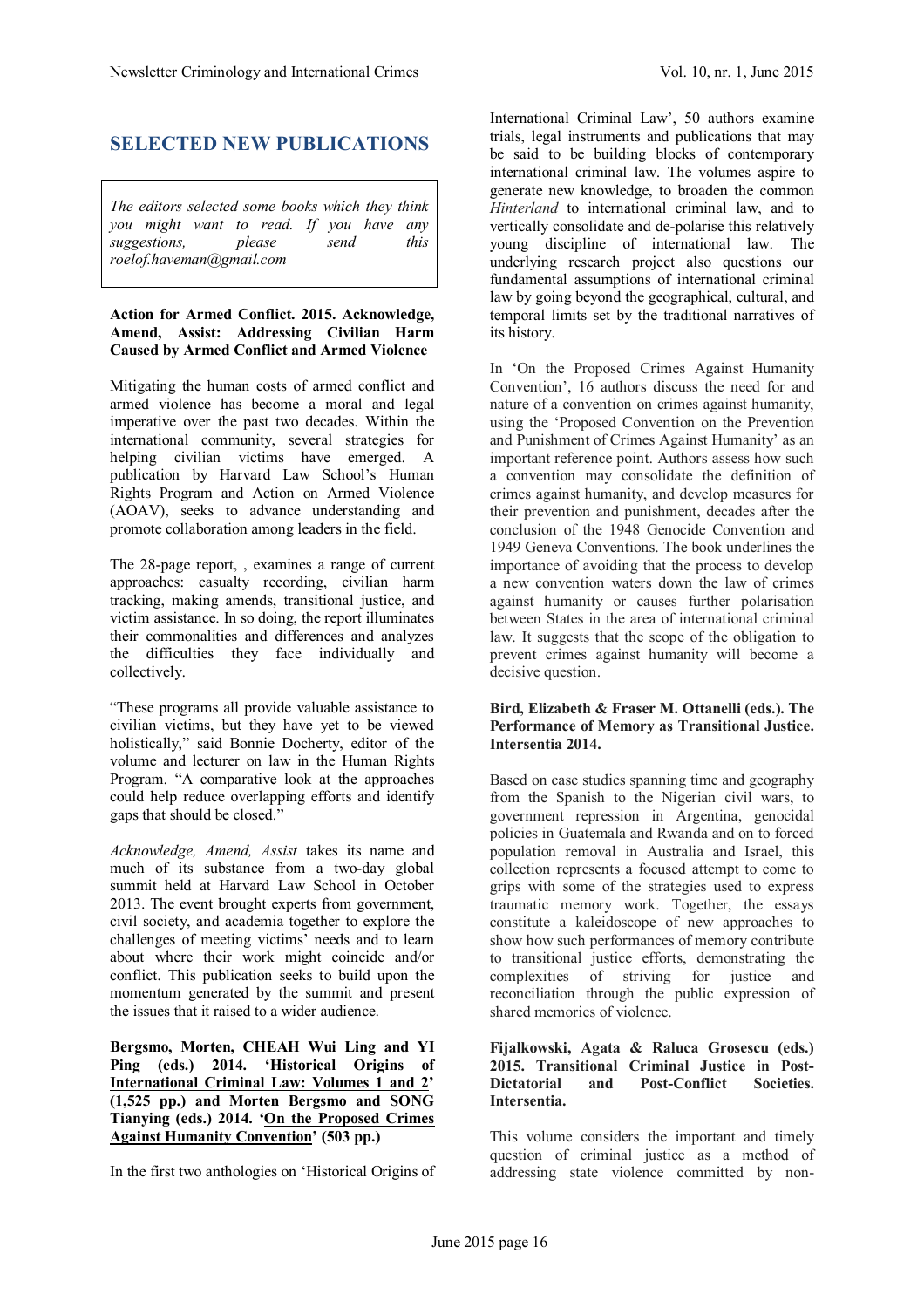democratic regimes. The book's main objectives concern a fresh, contemporary, and critical analysis of transitional criminal justice as a concept and its related measures, beginning with the initiatives that have been put in place with the fall of the Communist regimes in Europe in 1989.

The project argues for rethinking and revisiting filters that scholars use to interpret main issues of transitional criminal justice, such as: the relationship between judicial accountability, democratisation and politics in transitional societies; the role of successor trials in rewriting history; the interaction between domestic and international actors and specific initiatives in shaping transitional justice; and the paradox of time in enhancing accountability for human rights violations. In order to accomplish this, the volume considers cases of domestic accountability in the post-1989 era, from different geographical areas, such as Europe, Asia and Africa, in relation to key events from various periods of time. In this way the approach, which investigates space and time-lines in key examples, also takes into account a longitudinal study of transitional criminal justice itself.

#### **Hinton, Devon Emerson & Alexander Laban Hinton (eds.). Genocide and Mass Violence. Memory, Symptom and Recovery. Cambridge 2015**

What are the legacies of genocide and mass violence for individuals and the social worlds in which they live, and what are the local processes of recovery? Genocide and Mass Violence aims to examine, from a cross-cultural perspective, the effects of mass trauma on multiple levels of a group or society and the recovery processes and sources of resilience. How do particular individuals recall the trauma? How do ongoing reconciliation processes and collective representations of the trauma impact the group? How does the trauma persist in 'symptoms'? How are the effects of trauma transmitted across generations in memories, rituals, symptoms, and interpersonal processes? What are local healing resources that aid recovery? To address these issues, this book brings into conversation psychological and medical anthropologists, psychiatrists, psychologists and historians. The theoretical implications of the chapters are examined in detail using several analytic frameworks.

#### **Keiler, Johannes & David Roef (eds.). [Comparative Concepts of Criminal Law.](http://intersentia.us9.list-manage.com/track/click?u=478cc592697edcb7971cdb551&id=5023674d1e&e=7b062e2f82) Intersentia 2015.**

Comparative Concepts of Criminal Law is unique in the sense that it introduces the reader to the

fundamental concepts and rules of substantive criminal law in a comparative way and not just to the criminal law system of one specific jurisdiction. Compared with other fields of law, like contract and property law, comparative research into the socalled general part of criminal law is quite a recent phenomenon within academia, never mind transmitting this knowledge to students of law. The increasing 'Europeanisation' of criminal law and policy makes such a comparative approach even more necessary.

This handbook therefore fills a legal educational gap by exploring basic concepts of substantive criminal law in three major European legal systems: the common law system of England and Wales and the civil law systems of Germany and the Netherlands. Each chapter focusses on a specific concept or doctrine that is necessary to determine criminal liability (e.g. actus reus, mens rea, defences, inchoate offences). Throughout the book the authors also highlight and discuss some recent legislative and judicial developments that broaden the scope of criminal liability in our modern culture of control.

This book is not only invaluable for students, but also for legal practitioners who want to broaden their knowledge of criminal law.

#### **Ostojić, Mladen. 2014. Between justice and stability. The Politics of War Crimes Prosecutions in Post-Milošević´ Serbia. Ashgate 2014**

Exploring the impact of the International Criminal Tribunal (ICTY) on regime change in Serbia, this book examines the relationship between international criminal justice and democratisation. It analyses in detail the repercussions of the ICTY on domestic political dynamics and provides an explanatory account of Serbia's transition to democracy.

Lack of cooperation and compliance with the ICTY was one of the biggest obstacles to Serbia's integration into Euro-Atlantic political structures following the overthrow of Milošević. By scrutinising the attitudes of the Serbian authorities towards the ICTY and the prosecution of war crimes, Ostojić explores the complex processes set in motion by the international community's policies of conditionality and by the prosecution of the former Serbian leadership in The Hague. Drawing on a rich collection of empirical data, he demonstrates that the success of international judicial intervention is premised upon democratic consolidation and that transitional justice policies are only ever likely to take root when they do not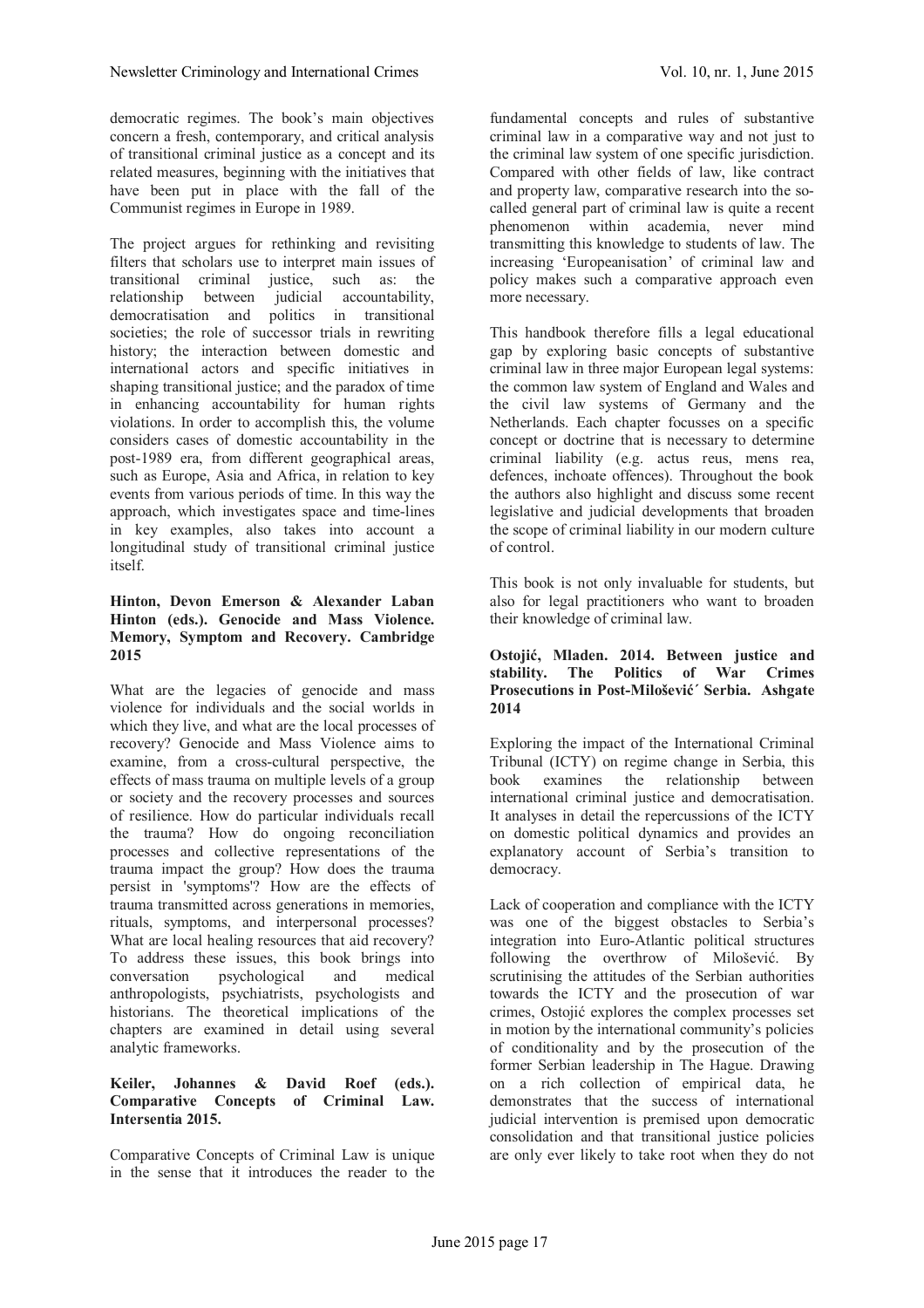undermine the stability and legitimacy of political institutions on the ground.

Contents: Preface; Introduction: international justice and transitional democracy; Setting the context: Serbia's protracted transition; Regime change and the politics of cooperation with the ICTY; International justice, state responsibility and truth-telling; Domestic war crimes trials; Conclusion: an ambivalent legacy.

#### **Palmer, Nicola. Courts in conflict. Interpreting the Layers of Justice in Post-Genocide Rwanda. Oxford University Press 2015**

The rise of international criminal trials has been accompanied by a call for domestic responses to extraordinary violence. Yet there is remarkably limited research on the interactions among local, national, and international transitional justice institutions. Rwanda offers an early example of multi-level courts operating in concert, through the concurrent practice of the United Nations International Criminal Tribunal for Rwanda (ICTR), the national Rwandan courts, and the *gacaca* community courts.

*Courts in Conflict* makes a crucial and timely contribution to the examination of these pluralist responses to atrocity at a juncture when holistic approaches are rapidly becoming the policy norm. Although Rwanda's post-genocide criminal courts are compatible in law, an interpretive cultural analysis shows how and why they have often conflicted in practice. The author's research is derived from 182 interviews with judges, lawyers, and a group of witnesses and suspects within all three of the post-genocide courts. This rich empirical material shows that the judges and lawyers inside each of the courts offer notably different interpretations of Rwanda's transitional justice processes, illuminating divergent legal cultures that help explain the constraints on the courts' effective cooperation and evidence gathering. The potential for similar competition between domestic and international justice processes is apparent in the current practice of the International Criminal Court (ICC). However, this competition can be mitigated through increased communication among the different sites of justice, fostering legal cultures of complementarity that can more effectively respond to the needs of affected populations.

The book is meant for transitional justice and international criminal law professors and scholars; legal and political professors, and scholars working on the subject of Rwanda's post-genocide courts.

**Seiberth, Corinna. [Private Military and Security](http://intersentia.us9.list-manage1.com/track/click?u=478cc592697edcb7971cdb551&id=3fb5e4b59c&e=7b062e2f82) [Companies in International Law.](http://intersentia.us9.list-manage1.com/track/click?u=478cc592697edcb7971cdb551&id=3fb5e4b59c&e=7b062e2f82) A Challenge for Non-binding Norms: The Montreux Document and the International Code of Conduct for Private Security Providers. Intersentia 2015.**

### *Winner of the Ciardi Prize 2015*

Many states view Private Military and Security Companies (PMSCs) as crucial to implement their security policy. However, reoccurring incidents of human rights violations have led the international community, private sector and civil society to acknowledge the need for more control over the use of PMSCs. Growing state support for The Montreux Document and an ever growing number of signatory companies to the International Code of Conduct for Private Security Service Providers (ICoC) show that self-regulation through nonbinding norms has shifted to the centre of this debate.

This book examines the promises and dangers of emerging non-binding PMSC regulation alongside more traditional forms of law-making such as plans for an international convention on the use of PMSCs. It offers in-depth analysis of legal and political developments that led to the proliferation of The Montreux Document and the ICoC. Identifying the state side of duties and corporate responsibility as leaving gaps and grey zones in international law, it analyses how both instruments address the responsibility to protect and the responsibility to respect. Covering the Private Security Providers' Association's Articles of Association, the most recent developments on the establishment of a PMSC oversight mechanism are included.

Finally, the book provides an original theory of how both instruments could become more effective to protect victims against PMSC human rights violations; The Montreux Document by developing into a form of customary international law, the standards of the ICoC framework by developing into more binding normative standards as a form of 'corporate custom'.

#### **Straus, Scott. Making and Unmaking Nations War, Leadership, and Genocide in Modern Africa. [Cornell University Press](http://www.cornellpress.cornell.edu/publishers/?fa=publisher&NameP=Cornell%20University%20Press) 2015**

In *Making and Unmaking Nations*, Scott Straus seeks to explain why and how genocide takes place – and, perhaps more important, how it has been avoided in places where it may have seemed likely or even inevitable. To solve that puzzle, he examines postcolonial Africa, analyzing countries in which genocide occurred and where it could have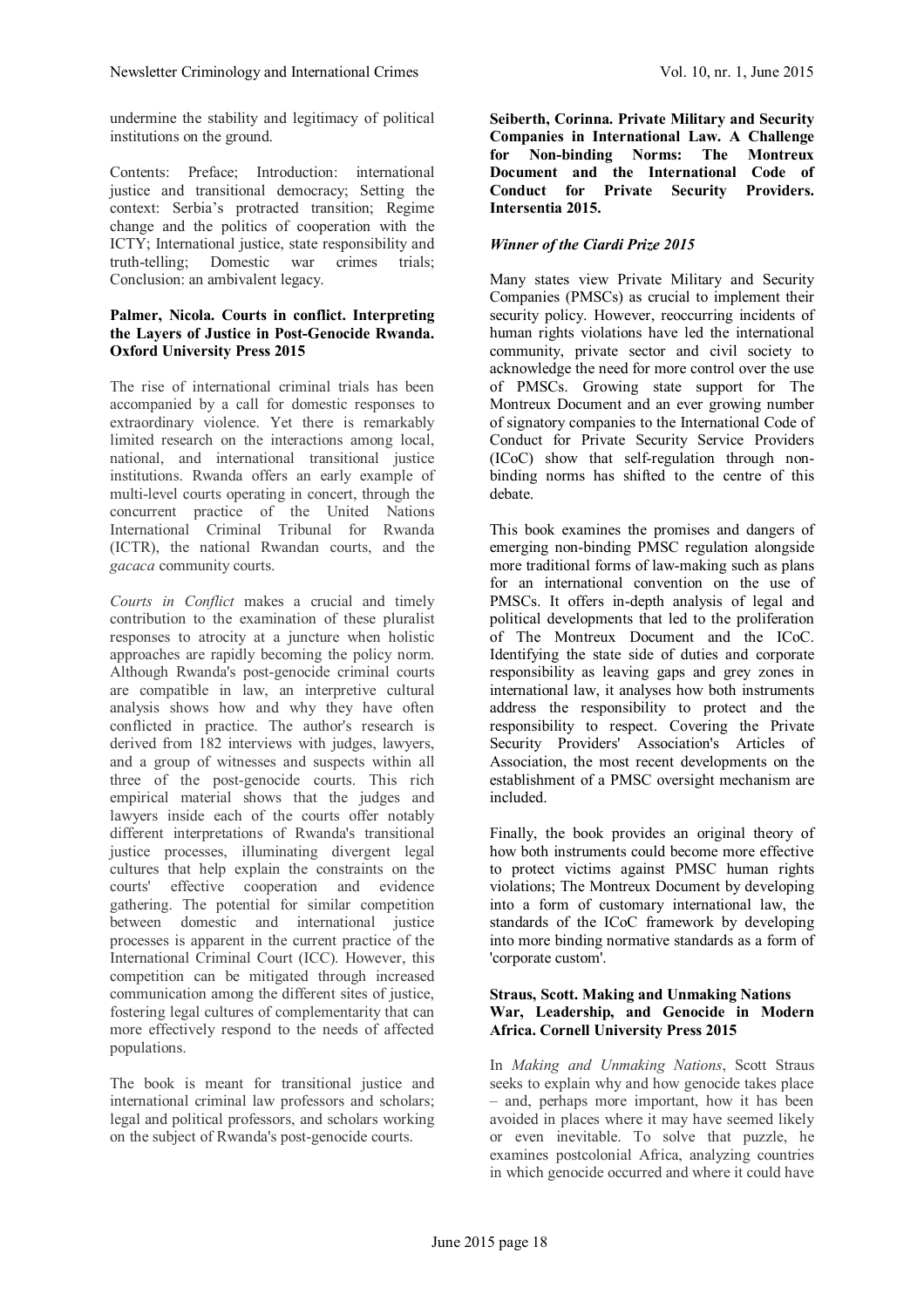but did not. Why have there not been other Rwandas? Straus finds that deep-rooted ideology – how leaders make their nations – shape strategies of violence and are central to what leads to or away from genocide. Other critical factors include the dynamics of war, the role of restraint, and the interaction between national and local actors in the staging of campaigns of large-scale violence.

Grounded in Straus's extensive fieldwork in contemporary Africa, the study of major twentiethcentury cases of genocide, and the literature on genocide and political violence, Making and Unmaking Nations centres on cogent analyses of three non-genocide cases (Côte d'Ivoire, Mali, and Senegal) and two in which genocide took place (Rwanda and Sudan). Straus's empirical analysis is based in part on an original database of presidential speeches from 1960 to 2005. The book also includes a broad-gauge analysis of all major cases of large-scale violence in Africa since decolonization. Straus's insights into the causes of genocide will inform the study of political violence as well as giving policymakers and nongovernmental organizations valuable tools for the future.

#### **Swaan, Abram de. The Killing Compartments The Mentality of Mass Murder. Yale University Press 2015.**

By historical standards, the early years of the twenty-first century have been remarkably peaceful. Only rarely are people killed by their own kind, and only very, very rarely are they killed by other animals, microorganisms excepted. Nevertheless, even though the statistics should reassure, many people worry about lone killers, murderous gangs, and terrorist bands. At the same time, most people are vaguely aware that even in this relatively calm era, wars have made countless victims.

Yet mass violence against unarmed civilians has claimed three to four times as many lives in the past century as war: one hundred million at least, and possibly many more. These large-scale killings have required the efforts of hundreds of thousands of perpetrators. Such men (and almost all were males) were ready to kill, indiscriminately, for many hours a day, for days and weeks at a stretch, and sometimes for months or even years.

Unlike common criminals who work outside the mainstream of society, in secret, on their own or with a few accomplices, mass murderers almost always worked in large teams, with full knowledge of the authorities and on their orders. Without exception, they operated within a supportive social context, most often firmly embedded in the institutions of the ruling regime. Unlike terrorists,

the mass murderers usually did not want their deeds to be widely known.

How people are enrolled in the service of evil is a question that lies at the heart of this trenchant book. The subject here is mass annihilation – that is, massive, asymmetric violence at close range, where killers and victims are in direct confrontation. Abram de Swaan offers a taxonomy of mass violence that focuses on the rank-and-file perpetrators, examining how murderous regimes recruit them and create what De Swaan calls the "killing compartments" that make possible the worst abominations without apparent moral misgiving, without a sense of personal responsibility, and, above all, without pity.

De Swaan wonders where extreme violence comes from and where it goes – seemingly without a trace – when the wild and barbaric gore is over. And what about the perpetrators themselves? Are they merely and only the product of external circumstance? Or is there something in their makeup that helps them become mass murderers? Drawing on a wide range of disciplines, including sociology, anthropology, political science, history, and psychology, De Swaan sheds light on an urgent and seemingly intractable pathology that continues to poison peoples all over the world.

#### **Weller, Marc & and Alexia Solomou (eds.). The Oxford Handbook of the Use of Force in International Law. Oxford 2015**

This Oxford Handbook provides the most comprehensive, authoritative, and detailed study into the use of force in international law yet available.

Over sixty experts offer an unparalleled assessment of the law of the use of force from a range of interdisciplinary perspectives.

Investigates key recent controversies in this field, including forcible humanitarian action and prodemocratic intervention, the expansive interpretation of self-defence, the ability of nonstate actors to mount armed attacks of significant scale and destructive power, and the doctrine of exceptionalism.

# **Some other books published recently**

Anstett, E. & J.M. Dreyfus (Eds.) (2015). Human remains and mass violence – methodological approaches, Manchester University Press.

El-Hal. J.  $(2013)$ . The Nazi and the psychiatrist – Hermann Göring, Dr. Douglas Kelley and a fatal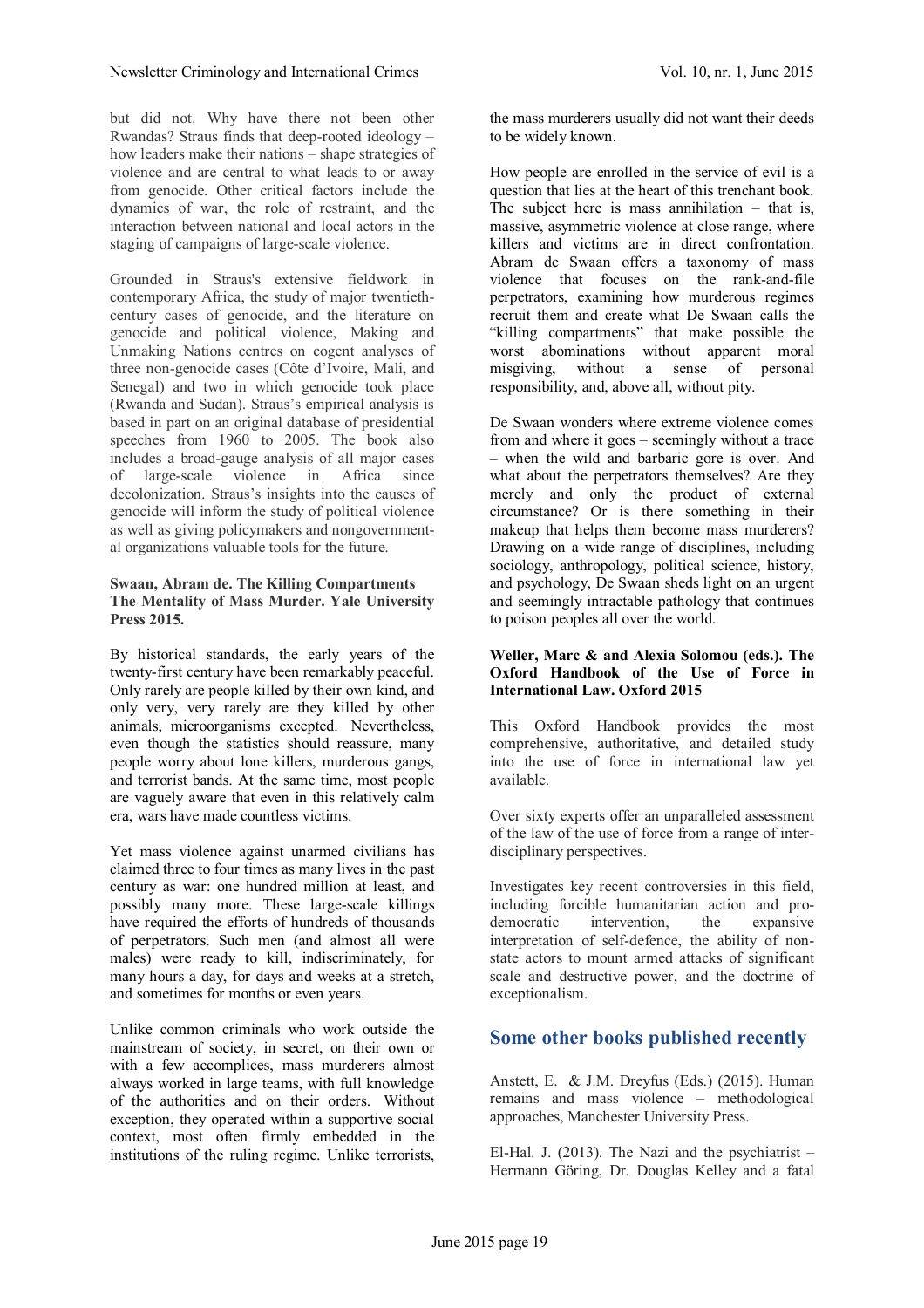meeting of minds at the end of WWII, Public Affairs.

Gill, P. (2015). Lone-actor terrorists – a behavioural analysis, Routledge.

Hamm, M. (2014). The spectacular few – prisoner radicalization and the evolving terrorist threat, New York University Press.

Mariniello, T. (2015). The International Criminal Court in search of its purpose and identity, Routledge

Meierhenich, J. (ed) Genocide – a reader, Oxford University Press.

Ohlin, J.D. (2015). The assault on international law, Oxford University Press.

Palmer, N. (2015). Courts in Conflict – interpreting layers of justice in post-genocide Rwanda, Oxford University Press

Stern, J. & J.M. Berger  $(2015)$ . ISIS – the state of terror, William Collins.

Swaan, A. de (2015). The killing compartments – the mentality of mass murder, Yale University Press.

Triffterer, O. and K. Ambos (2015). Commentary on the Rome statute of the International Criminal Court, Oxford and Nomos Verlagsgesellschaft.

Waschefort C.A., International Law and child soldiers, Hart Publishing.

Weiss, M. & H. Hassan (2015). ISIS – Inside the army of terror, Regan Arts.

# **A Selection of Journal Articles**

Bolhuis, M. & J. van Wijk (2015). Alleged war criminals in the Netherlands: excluded from refugee protection, wanted by the prosecutor, European Journal of Criminology

Brody, R. (2015). Bringing a dictator to justice: the case of Hissene Habré, JICJ.

Brouwer, A.M. (2015). The importance of understanding sexual violence in conflict for investigation and prosecution purposes, Cornell International Law Journal 48(3).

Brouwer, A.M. (2015) The problem of witness interference before international criminal tribunals, ICLR 15(4) 1-33.

Jentzsch, C., S.N. Kalyvas and L.I. Schubiger (2015). Militias in civil war, Journal of Conflict Resolution, 1-15.

Hola, B. & J. van Wijk (2014). Life after conviction: an empirical analysis, JICJ, 109-132.

Kelder, J. B. Hola & J. van Wijk (2014). Rehabilitation and early release of perpetrators of international crimes: a case study of ICTY and ICTR, ICLR 14(6). 1177-1203.

Luban, D. (2015). Arendt on the crime of crimes, Georgetown University Law Centre.

Pemberton, A., R. Letschert, A.M. de Brouwer and R.H. Haveman (2015). Coherence in international criminal justice: a victimological perspective, ICLR 15(2), 339-368.

Robinson, D. (2015). Inescapable Dyads: Why the International Criminal Court Cannot Win." *Leiden Journal of International Law* 28(2), 323-347.

Maystre, M. (2014). The Interaction between International Refugee Law and International Criminal Law with Respect to Child Soldiers, *Journal of International Criminal Justice* 12(5), 975-996.

Muleefu, A. (2014). Reparation for victims of collateral damage: a normative and theoretical inquiry, Wolf Legal Publishers.

Napoleoni, L. (2015). The Islamic Phoenix: the Islamic State and redrawing of the Middle East, Seven Stories

Oosterveld, V. (2014). Sexual violence directed against men and boys in armed conflict or mass atrocity: addressing a gendered harm in international criminal tribunals, Journal of International Law and International Relations

Rowen, J. & J. Hagan (2014) Using social science to frame international crimes, Journal of International Law and International Relations 10, 107-128.

Senate Select Committee on Intelligence (2015). The Senate Intelligence Committee report on Torture, Melville House.

Sivakumaran, S. (2014). Exclusion from refugee status: the purpose and principles of the United Nations and Article 1F of the Refugee Convention, International Journal of Refugee Law 26(3), 350- 381.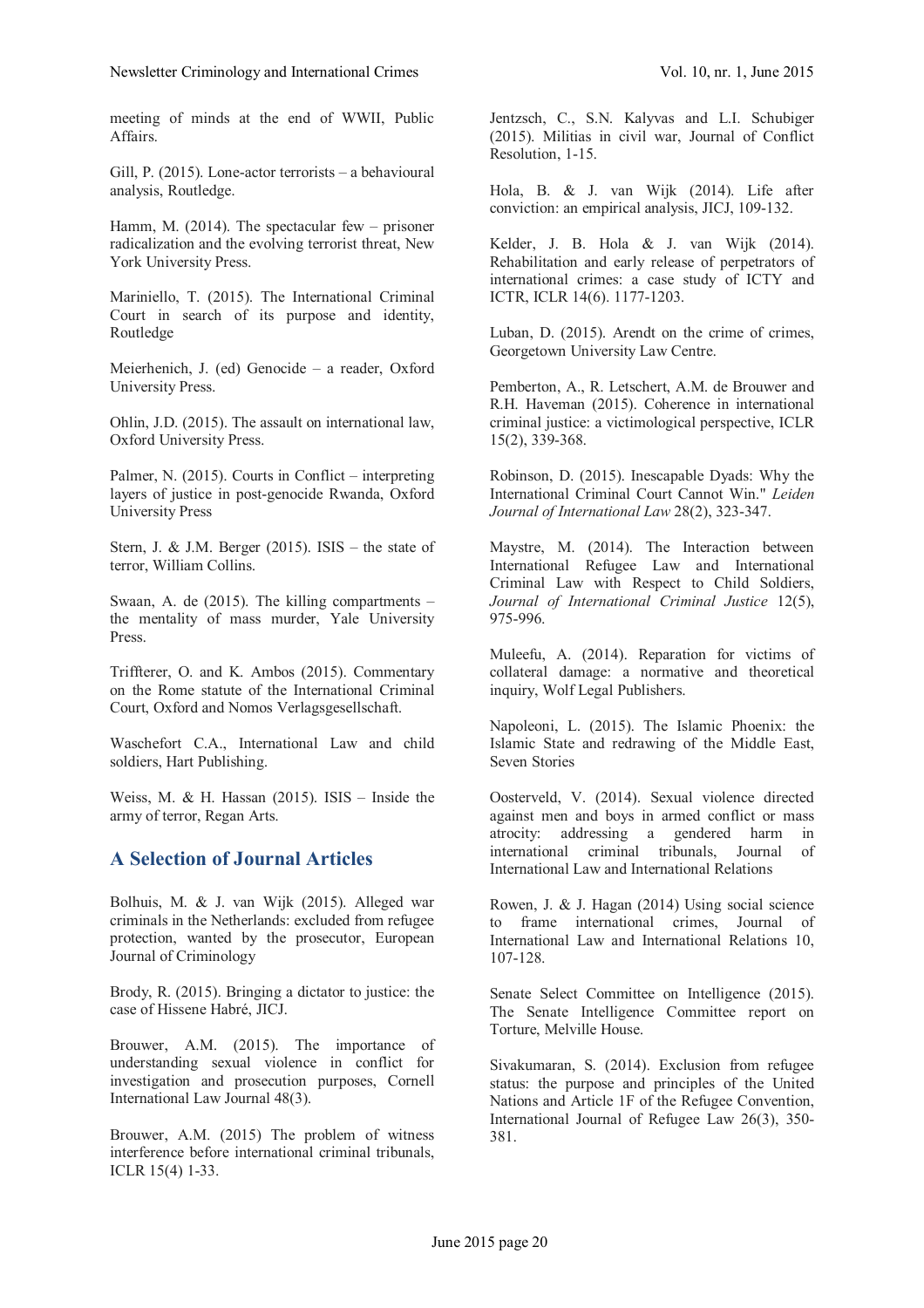Shaked, M. (2015). The unknown Eichmann Trial: the story of the judge, Holocaust and Genocide Studies 29(1), 1-36.

Slahi, Mohamedou Ould (2015). Guantanamo diary – one man's account of rendition, torture, and detention without charges at the hands of the US, Little, Brown and Company.

Smeulers, A. (2015). Female perpetrators ordinary or extra-ordinary women, International Criminal Law Review 15(2), 207-253

Smeulers, A., M. Weerdesteijn, B. Hola (2015). The Selection of Situations by the ICC: an empirically based evaluation of the OTP's performance, International Criminal Law Review 15 (1), p. 1-39.

Stepakoff, S. G.S. Reynold and S. Charters and N. Henry (2014) Why testify? Witness' motivations for giving evidence in a war crimes tribunal in Sierra Leone, the Journal of transitional justice 8, 426-451.

Tiernay, M. (2015). Killing Kony – leadership change and civil war termination, Journal of Conflict Resolution 59(2) 175-206.

Wood, R.M. (2014). Opportunities to kill or incentives for restraint? Rebel capabilities, the origins of support and civilian victimization in civil war, Conflict Management and Peace Science 31(5), 461-480.

### **MISCELLANEOUS**

# **The International Crimes Database (ICD)**

The [International Crimes Database \(ICD\)](https://go.madmimi.com/redirects/1433241856-8265bb7c050bbd60ce73fa52cbe0c2d2-f872387?pa=30707850235) invites submissions of short articles for publication in the online paper series of the ICD, the ICD Briefs.

The ICD is an online database, launched in 2013, and is hosted and maintained by the [T.M.C. Asser](https://go.madmimi.com/redirects/1433241856-20f0732daf9a8eda1f2e8a0179603408-f872387?pa=30707850235) [Instituut](https://go.madmimi.com/redirects/1433241856-20f0732daf9a8eda1f2e8a0179603408-f872387?pa=30707850235) in The Hague and supported by the [Netherlands Ministry of Security and Justice](https://go.madmimi.com/redirects/1433241856-1d1679ef038bad832c1797210441ee48-f872387?pa=30707850235) and the [International Centre for Counter-Terrorism –](https://go.madmimi.com/redirects/1433241856-1eedd780cb95bb70de1b31824f7d7023-f872387?pa=30707850235) [The Hague](https://go.madmimi.com/redirects/1433241856-1eedd780cb95bb70de1b31824f7d7023-f872387?pa=30707850235). It is furthermore supported by many prestigious international legal institutions, such as the International Court of Justice, the International Criminal Tribunal for the former Yugoslavia, the International Criminal Court and the International Committee of the Red Cross.

The online ICD article series **[ICD Briefs](https://go.madmimi.com/redirects/1433241856-22ed03d3c14322dcccd4e54d588391f9-f872387?pa=30707850235)** is another way in which the website provides in-depth information and insights to visitors through a series of short articles on topics related to international crimes and international criminal jurisprudence. In addition, the series offers scholars and practitioners the opportunity to make their work available to an international network of ICD users. Some of our *ICD Briefs* have even been included in the Peace Palace Library's collection. For this series, we are now publishing a call for abstracts.

Please send an abstract of your submission (500 words, incl. brief biographies or author affiliations) to [editors@internationalcrimesdatabase.org](mailto:editors@internationalcrimesdatabase.org) by **1 July**. Please also include a CV with your submission. Authors of selected abstracts will be informed by **15 July**. Selected authors should be prepared to submit a full paper for review by **1 October**. The ICD editorial team will decide which of the full papers will be published on the ICD website.

### **JusticeInfo.net**

Fondation Hirondelle recently launched the first bilingual (English and French) media of<br>international scope covering justice and international scope covering justice reconciliation processes following state crimes and mass violence.

**JusticeInfo.net** is a partnership between Fondation Hirondelle, *Oxford Transitional Justice Research* (OTJR) and the *Harvard Humanitarian Initiative* (HHI). It aims to be the go-to international media on transitional justice. **JusticeInfo.net** believes that justice and reconciliation processes should go hand in hand with the right to information. But in transitional societies, especially those of the South, access to sources of confirmed and documented information often remains difficult. **Justiceinfo.net** aims to respond to this need amongst the populations of transitional societies, and also to the needs of local and international decision-makers researchers and all those who are interested in these fundamental issues.

**[Justiceinfo.net](http://www.justiceinfo.net/)** is an independent, electronic media platform providing reports and analysis on what is happening in transitional societies. **Justiceinfo.net** provides regular coverage of truth commissions, war crimes trials, reparations and reconciliation programmes, and ways of dealing with the past. **Justiceinfo.net** tells how wounded societies are rebuilding, how they are punishing crimes, how they are learning to forgive. These are key crossover issues touching on justice and politics, law and ethics, that come up in all peace and reconciliation processes. From Colombia to Nepal, South Africa to the Balkans, what is at stake is of fundamental importance. The way the past is dealt with defines the values of the present and societal choices that affect the future.